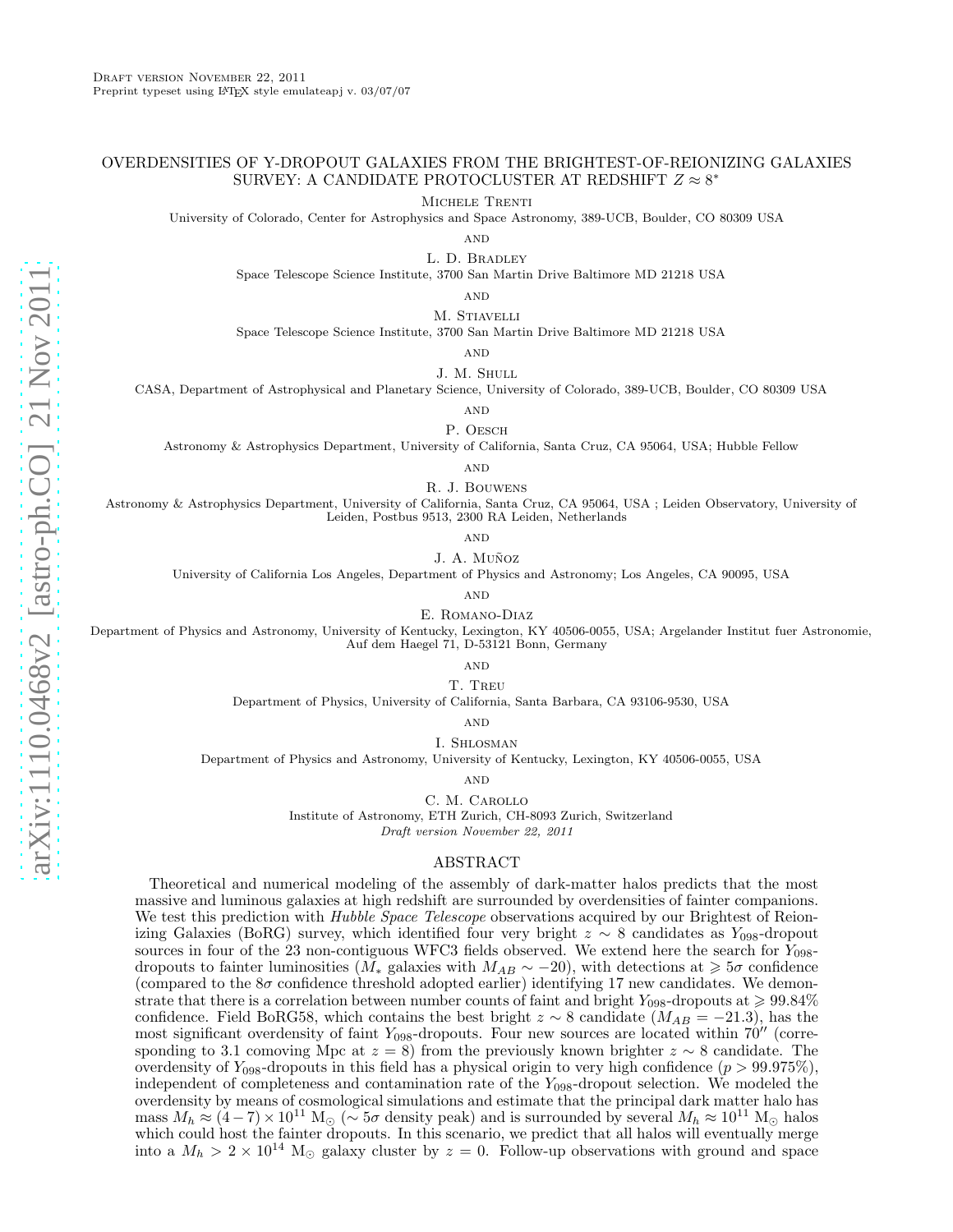based telescopes are required to secure the  $z \sim 8$  nature of the overdensity, discover new members, and measure their precise redshift.

 $Subject \ headings: galaxies: evolution - galaxies: high-redshift$ 

### 1. INTRODUCTION

A growing number of galaxies at  $z > 7$  is being discovered with Wide Field Camera 3 (WFC3) on the Hubble Space Telescope [\(Oesch et al. 2010](#page-9-0); [Bouwens et al.](#page-9-1) [2010a;](#page-9-1) [McLure et al. 2010;](#page-9-2) [Finkelstein et al. 2010;](#page-9-3) [Wilkins et al. 2010](#page-9-4); [Yan et al. 2011](#page-9-5); [Trenti et al. 2011\)](#page-9-6). These galaxies are identified from deep imaging in multiple bands, showing the signature of absorption of photons with wavelength shorter than Lyman- $\alpha$  (Ly $\alpha$ ) at 121.6 nm by intervening neutral hydrogen [\(Steidel et al.](#page-9-7) [1996\)](#page-9-7). Based on the wavelength range of the filter in which the photometric break is observed, an approximate redshift is derived. The Lyman-break technique has been validated extensively with spectroscopic followups of large samples at  $z \leq 7$  [\(Malhotra et al. 2005;](#page-9-8) [Stark et al. 2010;](#page-9-9) [Ono et al. 2011;](#page-9-10) [Pentericci et al. 2011\)](#page-9-11). Non-ambiguous redshift measurements for galaxies at  $z > 7.2$  are missing despite several attempts, possibly because of an increase in the neutral fraction of hydrogen compared to lower redshift [\(Lehnert et al. 2010;](#page-9-12) [Schenker et al. 2011](#page-9-13)).

HST observations and their ground-based spectroscopic follow-ups are providing a glimpse of the formation of stars and galaxies during the epoch of hydrogen reionization at  $z > 7$ , showing a declining star formation rate as the redshift increases and a rapidly evolving galaxy luminosity function [\(Bouwens et al. 2011\)](#page-9-14). The evolution of the luminosity function is consistent with the expected evolution of the dark-matter halo mass function: at higher redshift, massive dark-matter halos become progressively rarer and the typical mass evolves toward smaller values [\(Trenti et al. 2010;](#page-9-15) [Finlator et al.](#page-9-16) [2011;](#page-9-16) [Jaacks et al. 2011\)](#page-9-17). It is thus not surprising that the majority of  $z > 7$  galaxies, identified from pencilbeam surveys such as the HUDF, are faint, with magnitudes  $m_{J125} > 27$ .

To search for the brightest and rarest  $z \sim 8$  galaxies, we are carrying out a large area medium-deep HST survey along random lines of sight [\(Trenti et al. 2011,](#page-9-6) hereafter T11). Bright galaxies, such as those identified by our Brightest of Reionizing Galaxies (BoRG) survey, are expected to be highly clustered and to be found preferentially in groups rather than in isolation. This scenario has been verified observationally out to  $z \leq 6.5$  by several groups, both in the context of Ly $\alpha$  emitters [\(Shimasaku et al. 2003;](#page-9-18) [Venemans et al.](#page-9-19) [2004;](#page-9-19) [Ouchi et al. 2005\)](#page-9-20) and of Lyman-break galaxies [\(Overzier et al. 2006a;](#page-9-21) [Zheng et al. 2006](#page-9-22); [Cooke et al.](#page-9-23) [2008;](#page-9-23) [Utsumi et al. 2010;](#page-9-24) [Capak et al. 2011a\)](#page-9-25). Clustering of sources around a rare, bright galaxy extends to less luminous companions, under a broad assumption that galaxy luminosity is correlated with the mass of

<sup>∗</sup>BASED ON OBSERVATIONS MADE WITH THE NASA/ESA HUBBLE SPACE TELESCOPE, WHICH IS OPERATED BY THE ASSOCIATION OF UNIVERSITIES FOR RESEARCH IN ASTRONOMY, INC., UNDER NASA CONTRACT NAS 5- 26555. THESE OBSERVATIONS ARE ASSOCIATED WITH PROGRAM 11700.

Electronic address: [trenti@colorado.edu](mailto:trenti@colorado.edu)

the dark-matter host halo. This provides an indirect test to investigate whether the bright galaxy is at high redshift rather than a foreground contaminant that entered into the Lyman-break photometric selection window (Muñoz  $&$  Loeb 2008a).

In T11, we identified four  $z \sim 8$  candidates with  $25.5 \leq m_{J125} \leq 26.7$  and detections at  $\geq 8\sigma$  confidence from an area of approximately 130 arcmin<sup>2</sup>. In this paper we revisit the search for  $z \sim 8$  candidates in the BoRG survey, extending the selection to fainter sources, detected at  $\geq 5\sigma$  confidence. Our goal is to test whether the brightest  $z \sim 8$  candidates are preferentially associated with overdensities of fainter dropouts, thereby providing support for the  $z \sim 8$  nature of the bright candidate based on the findings by Muñoz  $\&$  Loeb (2008a). Our particular focus is on field BoRG58, which contains the  $z \sim 8$  galaxy with the highest signal-to-noise ratio (S/N) found in the survey so far, with J-band magnitude  $m_{J125} = 25.8 \pm 0.2$  (T11). The photometric quality of the data available for the field allow us to extend the search for fainter dropout sources with  $m_{J125} \lesssim 27.0$ .

This paper is organized as follows. In Section [2](#page-1-0) we summarize the data reduction and analysis, and in Section [3](#page-3-0) we investigate the clustering of the newly identified  $Y_{098}$ -dropouts. In Section [4](#page-4-0) we discuss the properties of the  $Y_{098}$ -dropouts in field BoRG58 and perform extensive tests to evaluate the likelihood that we are observing a 3D, physical overdensity in that field. Section [5](#page-6-0) compares our observations to theoretical/numerical models. Section [6](#page-7-0) summarizes our findings and concludes by discussing the outlook for follow-up observations to strengthen the results obtained in this work. We adopt WMAP5 cosmology [\(Komatsu et al. 2009\)](#page-9-27) and the AB magnitude scale [\(Oke 1974](#page-9-28)).

# <span id="page-1-0"></span>2. DATA REDUCTION AND DROPOUT SELECTION

The BoRG survey is a four-band (F606W, F098M, F125W, F160W) pure-parallel HST/WFC3 survey designed primarily to identify bright galaxies  $(m_{J125} \lesssim 27)$ at  $z \geq 7.5$  based on their broad-band colors using the Lyman-break technique [\(Steidel et al. 1996\)](#page-9-7). Data are associated primarily with program GO-11700 (PI Trenti), complemented by program GO-11702 (PI Yan; see [Yan et al. 2011\)](#page-9-5). In this paper we consider the data from GO-11700 (23 out of 29 WFC3 pure-parallel pointings) to guarantee a uniform design of the observations, as described in T11. Exposure times vary from pointing to pointing because of the pure-parallel nature of the survey and are reported, along with the  $5\sigma$  limiting magnitudes in Table 1 of T11. For reference, we report here the exposure times and limits for field BoRG58, which contains the best  $z \sim 8$  candidate identified in T11. That field, centered at  $RA = 219°.230$ ,  $Decl = +50°.719$ (J2000 system), was observed with the following exposure times (also indicated is the  $5\sigma$  sensitivity within an aperture of radius  $r = 0''.32$ . F125W:  $t = 2509$  s  $(m_{lim} = 27.0);$  F160W:  $t = 1806$  s  $(m_{lim} = 26.6);$ F098M:  $t = 4912$  s  $(m_{lim} = 27.1)$ ; F606W:  $t = 2754$  s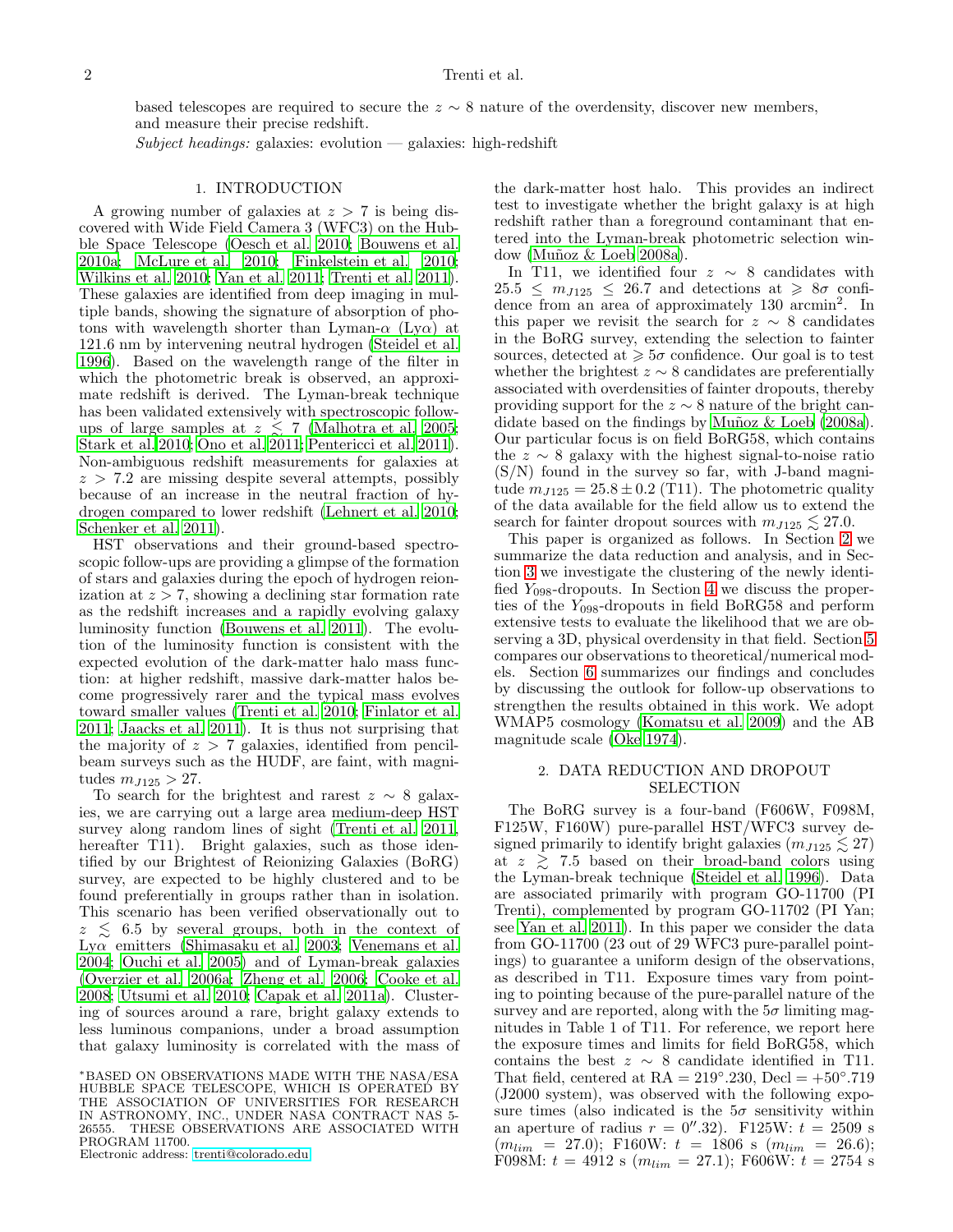$(m_{lim} = 26.8).$ 

The observations are designed so that at least two different exposures per filter were taken in each field, but there is no dithering, as the spectroscopic primary observations do not use it. Individual exposures have been calibrated first with calwfc3, then aligned and registered on a common 0.08 arcsec/pixel scale using multidrizzle [\(Koekemoer et al. 2002](#page-9-29)).

We identified sources from the  $J_{125}$  images using SExtractor in dual image mode [\(Bertin & Arnouts 1996\)](#page-9-30), requiring at least 9 contiguous pixels with  $S/N \geq 0.7$  after normalization of the RMS maps as discussed in T11. Sources are accepted in our final catalog if they pass a minimum signal-to-noise (S/N) threshold with  $S/N \geq 5$ in  $J_{125}$  and  $S/N \geq 2.5$  in  $H_{160}$  for ISOMAG fluxes. For Gaussian noise, uncorrelated in the two bands, there is a probability  $p < 6.5 \times 10^{-9}$  that a noise fluctuation satisfies our source-selection criteria. This illustrates that the likelihood of introducing spurious sources within this catalog is very low, as demonstrated quantitatively in Section [4.](#page-4-0)

#### <span id="page-2-0"></span>2.1. Lyman-break selection and contamination

To select  $z \sim 8$  candidates, we impose the following conditions on the sources in the catalog:

$$
m_{Y098} - m_{J125} \ge 1.75; \tag{1}
$$

 $m_{J125} - m_{H160} < 0.02 + 0.15 \times (m_{Y098} - m_{J125} - 1.75),$ (2)

and we finally require non-detection in  $V_{606}$  ( $S/N < 2$ ). Flux measurements are corrected for foreground Galactic extinction using the maps by [Schlegel et al. \(1998\)](#page-9-31). For the determination of the  $m_{Y098}-m_{J125}$  color, we replace the flux in  $Y_{098}$  with its  $1\sigma$  upper limit if the measurement is below that limit. This is the standard practice for the Lyman-break galaxy selection (e.g., [Bouwens et al.](#page-9-32) [2007\)](#page-9-32). A different selection technique, based on the fit of the observed fluxes in all bands available to construct a photometric redshift probability distribution, may resort to  $2\sigma$  upper limits (e.g., see [McLure et al. 2010\)](#page-9-2). In this respect, we note that our  $1\sigma$  flux-replacement for the Y-J color would be equivalent to a  $2\sigma$  replacement while at the same time requiring a slightly less prominent break, that is  $m_{Y098}-m_{J125} \ge 1.5$ . Such selection is still more conservative than  $m_{Y098} - m_{J125} \geq 1.25$  adopted by [Bouwens et al. \(2010a](#page-9-1)), which nevertheless resorts to  $1\sigma$  limits.

We measure the near-IR colors based on isophotal photometry without Point Spread Function (PSF) corrections, an approach that optimizes the signal-to-noise ratio, as determined by extensive Monte-Carlo simulations of artificial source recovery [\(Oesch et al. 2007\)](#page-9-33). This approach has been adopted in several other studies [\(Oesch et al. 2009;](#page-9-34) [Oesch et al. 2010;](#page-9-0) T11). Alternative approaches include resorting to either fixed apertures (see [Bunker et al. 2010\)](#page-9-35) or to Kron-line elliptical apertures (see [Bouwens et al. 2007\)](#page-9-32). The variety of approaches present in the literature suggests that a gold standard is missing, primarily because results are comparable among all different methods, as shown by [Finkelstein et al. \(2010](#page-9-3)). In addition, we verified directly that the impact of PSF corrections on the colors of the  $Y_{098}$ -dropouts in the BoRG survey is small. For this pur-

pose, we corrected the isophotal photometry based on the WFC3 PSF model provided by STScI<sup>1</sup>, interpolating the data provided over wavelength and radius. For the radius, we defined an effective aperture radius for each dropout based on the isophotal area used for the photometry. Faint dropouts are typically detected over an average of 20 pixels, that is an effective radius of  $r_{\text{eff}} \sim 0''.2$ . This leads to small corrections (compared to the random error on the colors):  $\Delta_{Y098-J125} = 0.11$ and  $\Delta_{J125-H160} = 0.14$ .

Our color-color selection includes objects in the redshift range 7.5  $\leq z \leq 8.5$  and is efficient at rejecting low-redshift interlopers and brown-dwarf stars (Figure [1;](#page-10-0) see also [Bouwens et al. 2010a\)](#page-9-1). The most likely contaminants in the color selection are  $1.5 \leq z \leq 2$  galaxies with either a prominent Balmer break or with strong emission lines. In T11, we estimated a contamination fraction  $\lesssim$  30% based on population synthesis modeling, which includes templates with emission lines, and comparison with the GOODS/ERS data for the bright dropouts discussed there.

Recently, [Atek et al. \(2011\)](#page-9-36) extrapolated data from a spectroscopic survey shallower than BoRG to derive a contamination rate from low-z galaxies with strong emission lines in the BoRG survey of one bright  $Y_{0.98}$ dropout every 17 fields. They suggested that galaxies with a very faint continuum and flux in the J and H band given primarily by line emission (O II,  $\lambda = 3727$ Å; O III,  $\lambda = 5007$  Å, and  $H\alpha$ ,  $\lambda = 6563$  Å) can enter our photometric selection window. For a galaxy with  $m_{J125} = 26$ , this implies a line flux  $\phi \sim 8 \times$  $10^{-17}$  erg cm<sup>-2</sup> s<sup>-1</sup>. Observationally, we have no evidence that this is the case for the bright  $Y_{098}$ -dropout in field BoRG58, which has been followed-up with Keck spectroscopy. [Schenker et al. \(2011\)](#page-9-13) observed that bright  $z \sim 8$  galaxy candidate with NIRSPEC, covering the wavelength range 0.95  $\mu$ m  $\leq \lambda \leq 1.29 \mu$ m and reaching a median  $10\sigma$  sensitivity of  $2.2 \times 10^{-17}$  erg cm<sup>-2</sup> s<sup>-1</sup> in the N1 filter and  $4.3 \times 10^{-17}$  erg cm<sup>-2</sup> s<sup>-1</sup> in the N2 filter. No emission lines were detected. If the candidate had been an emission-line contaminant as suggested by [Atek et al. \(2011\)](#page-9-36), the line would have been clearly detected (at  $\geq 20\sigma$  confidence), unless the contaminant has an O III line located in a very narrow region of the spectrum with  $\Delta\lambda \sim 0.01 \mu$ m around  $\lambda = 1.30 \mu$ m. All other configurations are ruled out. In fact, if the flux in J is due to O III  $(2.0 < z < 2.7)$ , O III moves redward of the  $H_{160}$  filter for O II at  $\lambda \geq 1.27 \mu$ m. If instead the  $J_{125}$  flux is due to O III (1.2 < z < 1.8), then  $H\alpha$  moves out of  $H_{160}$  for O III at  $\lambda \geq 1.30 \mu$ m. Spectroscopic follow-up is therefore efficient at identifying this class of contaminants. In the case of the BoRG58 field, the observations of [Schenker et al. \(2011\)](#page-9-13) essentially rule out that the brightest  $Y_{098}$ -dropout is an emission-line contaminant.

Because we are focusing here on fainter sources, we revisited our estimate of contamination. For the fainter dropouts near the selection limit of our survey, we estimate that contamination can reach  $\sim$  50%. This is comparable to that reported by [Bouwens et al. \(2010a\)](#page-9-1) for ERS Y<sub>098</sub>-dropouts (where there is an expected  $\sim 38\%$ contamination; see also [McLure et al. 2011;](#page-9-37) [Capak et al.](#page-9-38)

 $1$  [http://www.stsci.edu/hst/wfc3/ir\\_ee\\_model\\_smov.dat](http://www.stsci.edu/hst/wfc3/ir_ee_model_smov.dat)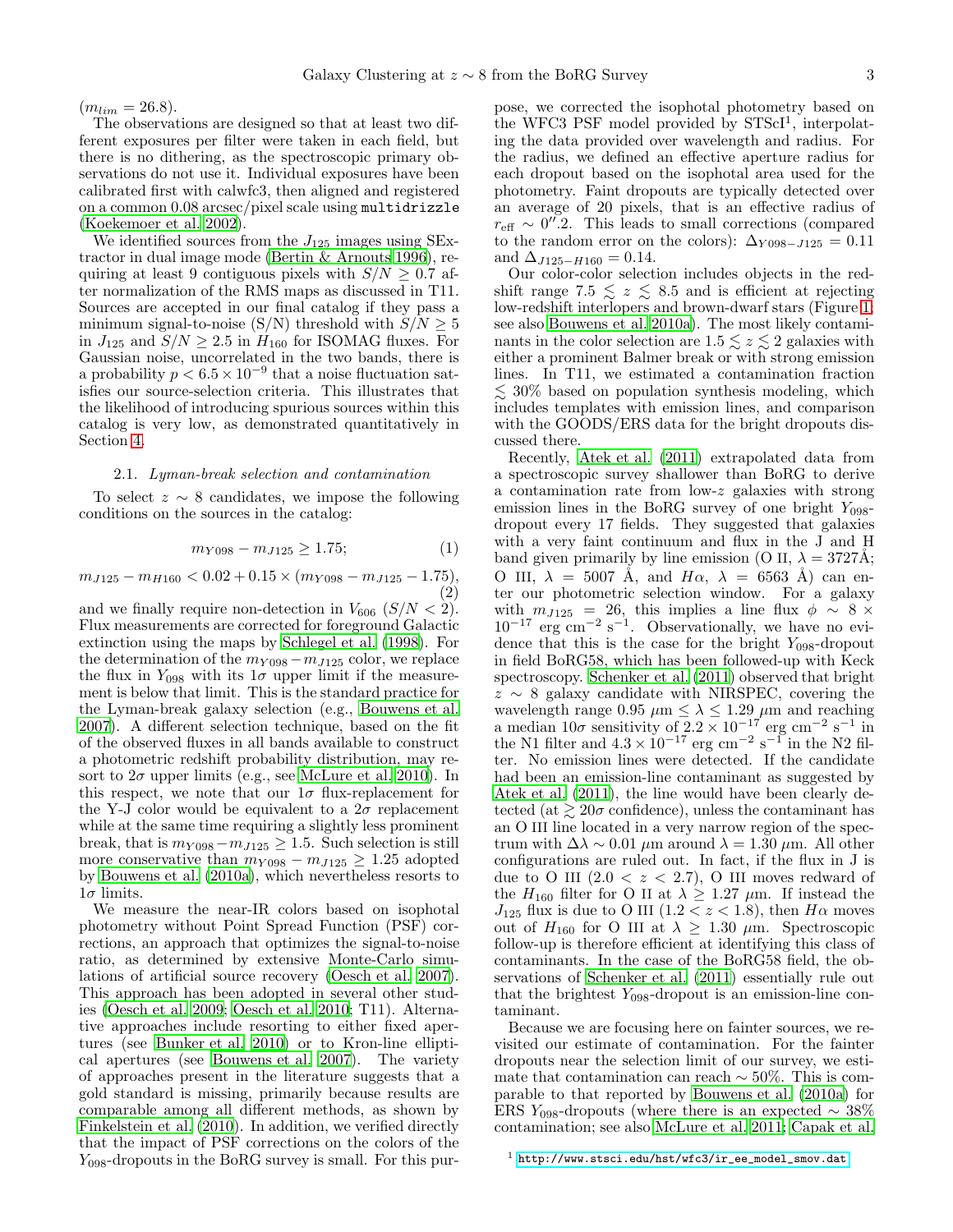[2011b](#page-9-38)). Our data are less deep in the optical bands, but we impose more stringent near-IR color-color cuts, which reduce the impact of photometric scatter at the expense of reduced completeness of our faint sample.

Other sources of possible contaminants are galactic ultra-cool stars, which have red  $Y - J$  colors [\(Knapp et al. 2004\)](#page-9-39). However, the use of F098M as a dropout filter is efficient at rejecting this class of contaminants when combined with our selection criteria  $Y_{098} - J_{125} > 1.7$ . As shown in Fig. [1,](#page-10-0) the locus of brown dwarfs is well separated from our selection window for  $Y_{098}$ -dropouts. [Ryan et al. \(2011](#page-9-40)) searched for brown dwarf stars in a data-set that included all the BoRG fields considered here and identified a total of 17 ultra-cool stars in 230 arcmin<sup>2</sup>. All their candidates have  $Y_{098} - J_{125} < 1.4$ , so it is unlikely that any faint and unresolved source with  $Y_{098} - J_{125} > 1.7$  has stellar origin.

## <span id="page-3-0"></span>3. CORRELATION BETWEEN FAINT AND BRIGHT  $Y_{098}$ -DROPOUTS IN THE BORG **SURVEY**

The  $z \sim 8$  Lyman-break selection for faint sources discussed in Section [2.1](#page-2-0) has been applied to the 23 BoRG fields from program GO-11700, with the goal of investigating whether the BoRG survey contains evidence of clustering of fainter  $Y_{098}$ -dropouts around the brighter sources identified in T11. Sources have been inspected visually to ensure that they are not artifacts such as hot pixels, diffraction spikes of stars, or outer regions of brighter foreground galaxies.

A total of 21 sources satisfy the  $Y_{0.98}$ -dropout selection (Table [1\)](#page-10-1). Therefore, we identify 17 new candidates (defined as "faint" sample) in addition to the four published in T11 (defined as "bright" sample). The "bright" versus "faint" classification is based on a S/N selection in the  $J_{125}$  band, with bright meaning  $S/N \geq 8$ . The number counts per field of the 21 candidates are distributed as follows. Twelve fields have no sources satisfying our selection criteria, and six fields contain a single faint candidate. The remaining five fields have multiple candidates. Four of these five fields are those that contain one of the bright candidates published in T11. In BoRG1k and BoRG66 we find an additional Y -dropout. BoRG0t has two faint dropouts in addition to the bright one we already reported, while four additional candidates have been discovered in field BoRG58. Finally, three candidates are present in field BoRG0y, including one with  $m_{J125} = 26.6$  that barely misses the S/N cutoff adopted in T11 ( $J_{125}$  detection at 7.9 $\sigma$  confidence,  $H_{160}$ at  $4.5\sigma$ ). Table [1](#page-10-1) summarizes our findings. The distribution of the number counts is presented in Figure [2](#page-11-0) and compared to the expectation from the null hypothesis (no clustering), which is a Poisson distribution with average value  $\langle N \rangle = 0.913$ . This comparison has been suggested as a method to infer the clustering properties of dropout samples in pure-parallel surveys [Robertson](#page-9-41) [\(2010\)](#page-9-41). Visual inspection immediately identifies the excess at  $N = 5$  (field BoRG58), which will be investigated in detail in the subsequent sections of the paper. The remaining of the number-counts distribution appears to deviate slightly from Poisson, but because of the small number of fields and dropouts per field, a marked difference is neither expected nor statistically significant. At low number counts, Poisson uncertainty dominates the

contribution to the standard deviation of the distribution [\(Trenti & Stiavelli 2008;](#page-9-42) [Robertson 2010\)](#page-9-41).

To analyze the clustering of dropouts, there is however fundamental information that is not conveyed in Fig-ure [2:](#page-11-0) All four fields with a bright  $z \sim 8$  candidate from T11 contain at least a second, fainter,  $Y_{098}$ -dropout. To investigate the chance of this happening, we resorted to a Monte-Carlo simulation to derive the probability that a random distribution of the 17 new sources among the 23 fields analyzed leads to eight or more faint sources in the four fields with a brighter candidate, with a minimum of one source for each field. We carried out  $10^5$  random realizations and derived that such occurrence has probability  $p = 0.16\%$ . Therefore, the association between the newly discovered dropouts and the brighter previously reported sources is significant at greater than 99.84% confidence. The presence of multiple dropouts in field BoRG0y qualitatively strengthens the confidence of the result, as the brightest dropout in that field barely misses the S/N cutoff of T11 and therefore our definition of "bright" dropout.

Our choice to define "bright" and "faint" dropouts based on a S/N measurement rather than absolute luminosity minimizes the impact of differences in the exposure times among the BoRG fields. In fact, the luminosity function of Y098-dropouts around the detection limit of the BoRG survey,  $\langle m_{lim} \rangle = 26.7$ , can be locally approximated by a power law, so that the relative expected abundance of bright and faint sources is approximately uniform across the survey. In addition, we verified that the correlation in the number counts between the faint and bright sample of dropouts is not arising because the fields containing bright candidates have deeper integration times. The integration time of the fields containing a dropout identified in T11 is representative for the survey: of the four, two have below median depths and two are above median. In particular, field BoRG58, containing the most significant excess of dropouts, has an exposure time  $t = 2500$  s in F125W, only slightly deeper than the median exposure of the survey  $(t = 2200 \text{ s in F125W}).$ 

Foreground Galactic reddening is not the cause of the observed correlation between faint and bright dropouts. From the [Schlegel et al. \(1998](#page-9-31)) maps, all fields with  $z \sim 8$ candidates have low extinction values ( $A_B \leq 0.24$ ). The average extinction for the sample of the four fields with bright candidates is  $\langle A_B \rangle = 0.07 \pm 0.04$  (and BoRG58 has  $A_B = 0.06$ , while the average extinction for the fields containing only faint candidates is  $\langle A_B \rangle = 0.17 \pm 0.07$ . Such low extinction values imply that the reddening corrections we apply to our near-IR photometry are very small  $(\Delta m \lesssim 0.05)$ .

Finally, we note that the analysis presented here on the correlation between bright and faint dropouts is completely independent of contamination and completeness of the selection, as it is uniquely based on number counts. Both contamination and incompleteness actually contribute toward reducing the significance of clustering. In fact, if the sample of dropouts consists of a population of bona-fide z ∼ 8 objects plus some contaminants at  $1 \leq z \leq 2$ , no angular cross-correlation is present between the two populations. In such case, the clustering signal is less strong than for the case in which the whole sample is in the same redshift interval. Incompleteness also reduces clustering. For a fixed number of objects,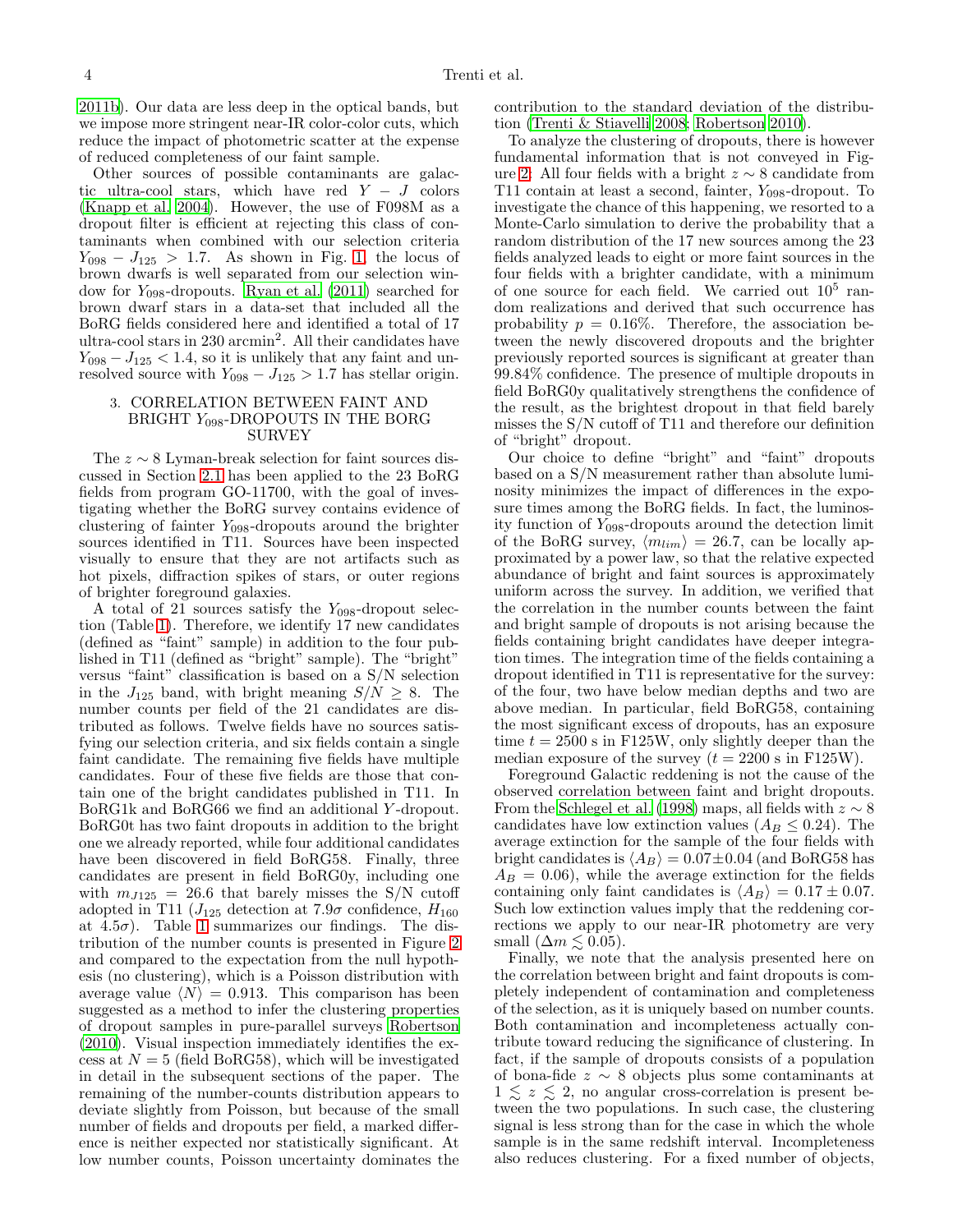an incomplete sample contains objects at fainter luminosities compared to a complete sample. Because galaxy luminosity correlates with halo mass, this reduces the av-erage bias of the population [\(Trenti & Stiavelli 2008\)](#page-9-42)<sup>2</sup>.

So far, our analysis has focused only on the global correlation of counts in the survey, showing that faint dropouts are preferentially found in fields with bright dropouts at a confidence level greater than 99.84% regardless of contamination and completeness of the selection. In the next Section we investigate in details the properties of field BoRG58, which contains the highest number of dropouts among the BoRG survey fields.

### <span id="page-4-0"></span>4. CANDIDATE  $Z \sim 8$  LYMAN-BREAK GALAXIES IN FIELD BORG58

Five objects within field BoRG58 satisfy the selection criteria for  $Y_{098}$ -dropout sources (see Table [2\)](#page-11-1). In addition to the  $m_{J125} = 25.8$  source BoRG58.17871420 discussed in T11, we identify four additional sources with magnitudes  $m_{J125} \sim 27.0$ . All candidates are located within a subregion of diameter  $d = 70''$  of the  $127'' \times 135''$ WFC3 field (Figure [3\)](#page-12-0). At  $z = 8$ , this separation corresponds to 3.1 comoving Mpc. All sources are undetected in  $Y_{098}$  and consistent with the same redshift of  $z \sim 8$  (Figure [1](#page-10-0) and Table [2\)](#page-11-1). The average  $J_{125} - H_{160}$ color of the four fainter sources (BoRG58 14061418 - BoRG58<sub>-14550613</sub>) appears marginally bluer ( $\Delta(J_{125}$  –  $H_{160}$  ~ −0.2) than that of the brightest galaxy (BoRG58 17871420). About half of this difference is accounted by PSF effects. The bright dropout is detected over a larger effective radius  $(r_{eff} \sim 0''.33),$ hence the difference in encircled energy between  $J_{125}$  and  $H_{160}$  is smaller (0.05 versus 0.14 derived for the fainter dropouts). The remaining difference after PSF match  $(\Delta(J_{125} - H_{160}) \sim -0.1)$  could be due to faint  $z \sim 8$ galaxies having bluer UV slopes [\(Bouwens et al. 2010b\)](#page-9-43).

As field BoRG58 appears unique among the survey, we performed several tests with the goal (1) of establishing that the dropouts are real galaxies rather than noise peaks and (2) of quantifying the statistical significance of the dropout overdensity in the field.

### 4.1. Tests to establish reality of the dropouts

To demonstrate that the detections of the four fainter sources BoRG58 14061418 - BoRG58 14550613 are real, we performed the following tests.

Data quality control: We verified that the RMS maps around the source locations are regular and do not indicate hot/anomalous pixels.

Negative image test: This test allows us to characterize non-gaussianity in the tails of the noise distribution and therefore to assess the likelihood that detections at  $\geq 5\sigma$  confidence are spurious. Using the SExtractor segmentation map, we masked sources in our detection image  $(J_{125})$ , replacing the pixels at these locations with pixels sampled randomly from regions of the image not containing any source. We then inverted the image and proceeded to run SExtractor with the same parameters used for the actual science image. In the negative  $J_{125}$  image, no sources are detected at confidence level  $\geq 4.4\sigma$ . Hence it is unlikely that the

four dropouts BoRG58 14061418 - BoRG58 14550613 are spurious sources as they are detected at  $\geq 5\sigma$  in the  $J_{125}$ science image.

H-image random shift test: Next, we evaluated the likelihood that the low-significance detection ( $> 2.5\sigma$ ) in  $H_{160}$  arises from noise fluctuations, rather than being intrinsically associated to flux from sources detected in  $J_{125}$ . This is especially important in light of the minor misalignment  $(0''.15)$  of BoRG58 14550613 in these two filters (see Figure [3\)](#page-12-0). In this test we essentially replace the science image in the H band with a noise-only image. Therefore, we should expect that the number of sources that have flux in both the  $J_{125}$  and  $H_{160}$  bands at level sufficient to pass the  $Y_{098}$ -dropout selection is much smaller compared to the number of sources found when using the H-band science image. For this test, we masked sources in the  $H_{160}$  image as described above for the negative image test. Next, we randomly shifted it along both axes using periodic boundary conditions. Then we ran SExtractor and constructed source catalogs in all bands, replacing  $H_{160}$  with the masked and shifted copy. We repeated the experiment 100 times with different shifts, determining an expected contamination of  $N_{contam} = 0.03$  objects in the Y<sub>098</sub>-dropouts catalog (a total of three objects among the 100 MC realizations, with at most one dropout per realization). The probability of detecting four objects when 0.03 are expected is  $p < 10^{-7}$ . This test thus clearly shows that the four faint sources surrounding the brighter BoRG58<sub>17871420</sub> have correlated flux in the  $J_{125}$  and  $H_{160}$  images, strengthening the likelihood that they are real.

Detector-induced noise test: Next, we evaluated whether correlated flux in  $J_{125}$  and  $H_{160}$  arises from detector noise (e.g., charge persistence). The BoRG survey observations have been designed so that exposures in  $J_{125}$ and  $H_{160}$  are preceded in the same HST orbit by a  $Y_{098}$ exposure of comparable length; additional time is devoted to  $Y_{098}$  imaging in different orbits (T11). Without dithering, a source falls on the same detector pixels in every IR filter for exposures in any given orbit. We thus combined with multidrizzle the subset of  $Y_{098}$  observations in the two orbits shared with  $J_{125}$  and  $H_{160}$  (visits 60 and 62) and measured the  $Y_{098}$  flux at the location of the dropouts. All dropouts have  $S/N < 1$  in this  $Y_{0.98}$ sub-image, in agreement with the non-detection using the full combination of all  $Y_{098}$  exposures. This demonstrates that the detector pixels where the dropout sources are located in  $J_{125}$  and  $H_{160}$  are not providing anomalously high electron counts. This test also demonstrates that the faint dropouts are not spurious sources induced by detector persistence. Otherwise, the  $Y_{098}$  sub-image would have been affected more than the  $J_{125}$  one (see T11 for a more detailed discussion of our optimization of the exposure sequence to avoid persistence-induced spurious dropouts). Instrumental origin of the correlated flux in  $J_{125}$  and  $H_{160}$  for the faint dropouts is ruled out.

#### 4.2. Contamination and completeness

<span id="page-4-1"></span>Improved rejection of contaminants: We stacked the images of the five  $Y_{098}$ -dropouts identified in the BoRG58 field to verify that there is no flux in the  $V_{606}$ and  $Y_{098}$  bands (see Figure [5\)](#page-14-0). Within a circular aperture of radius  $r = 0$ <sup>n</sup>.32, there is indeed no measured flux in these bands, both for the stack of the four fainter sources

<sup>&</sup>lt;sup>2</sup> This effect is also illustrated by our pub-<br>lic cosmic variance calculator available at variance calculator <http://casa.colorado.edu/~trenti/CosmicVariance.html>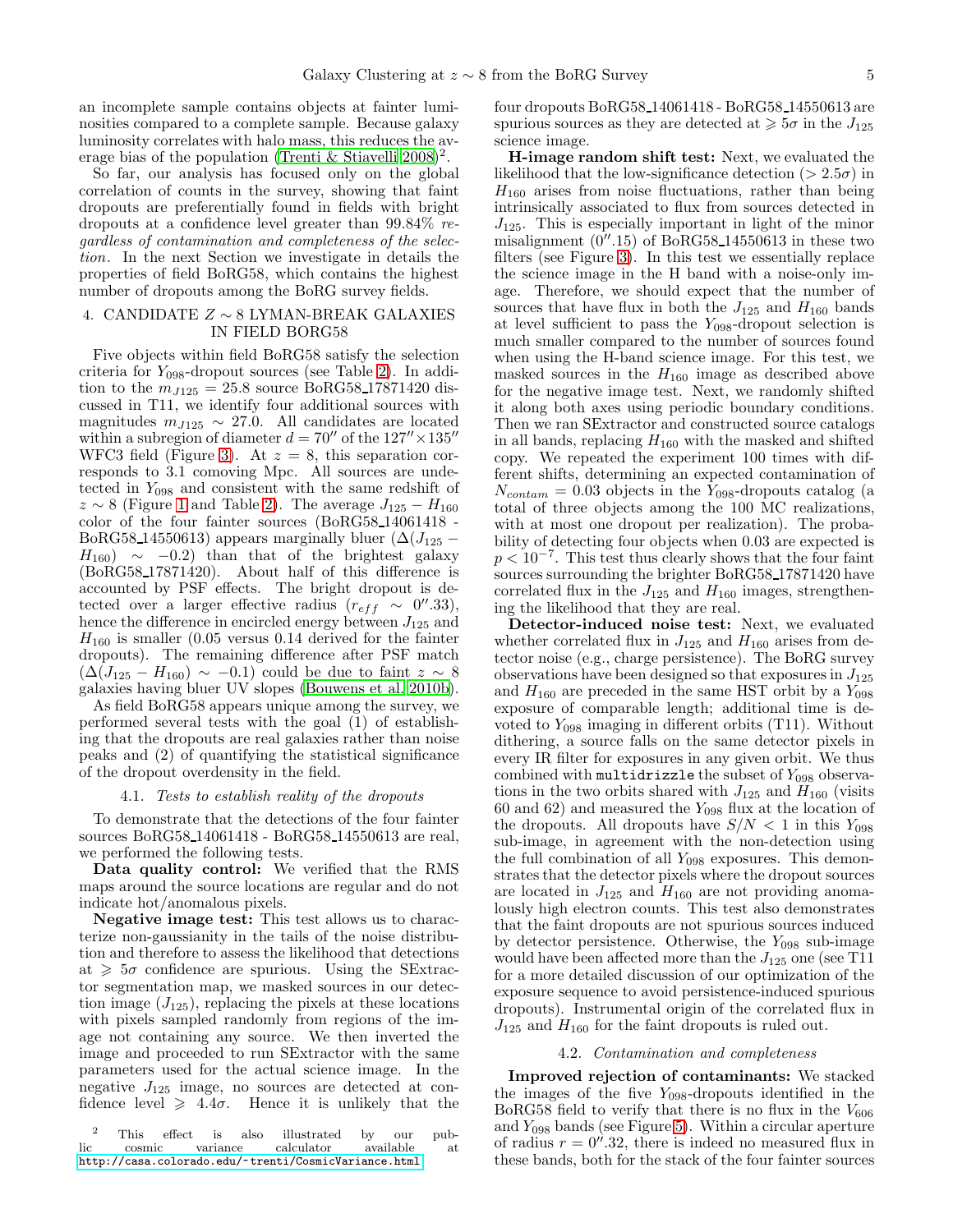as well as for the stack of all five objects. Within the same aperture, the stacked images of the four fainter sources have  $S/N = 8.1$  in  $J_{125}$  and  $S/N = 5.0$  in  $H_{160}$ . These values are consistent with the ISOMAG S/N measured by SExtractor for the individual sources (Table [2\)](#page-11-1). Stacking allows us to set limits that are  $\sim 0.75$  mag deeper than each individual non-detection in  $V_{606}$  and  $Y_{098}$ , ruling out to higher confidence the possibility that the majority of the dropouts are low-redshift contaminants.

Dwarf-star contamination: As discussed in Sec-tion [2.1,](#page-2-0) our  $Y_{098}$ -dropout selection is highly unlikely to include Galactic ultra-cool dwarfs because we require  $Y_{098} - J_{125} > 1.7$ , while these stars have  $Y_{098} - J_{125} < 1.4$ [\(Ryan et al. 2011\)](#page-9-40). Furthermore, such contamination is even less likely in field BoRG58 compared to a typical field in the BoRG survey. In fact, the BoRG58 line of sight has a high Galactic latitude  $(b_{gal} = 59°.0)$  which is in the top 25% of the distribution for  $|b_{gal}|$  among the survey fields considered here. Finally, we measured size and ellipticity for the dropouts and compared them to the PSF. The profiles of both the bright dropout itself as well as of a stack of all faint dropouts show clear signs of elongation in both J and H bands (ellipticity  $0.25 \pm 0.10$ ), unlike expected for a star (ellipticity  $\leq 0.05$ ). While the PSF is undersampled in our images due to the lack of dithering, the stacks and the bright dropout are also found to be wider than the PSF (FWHM=  $0.^{\prime\prime}28 \pm 0.^{\prime\prime}02$ for the sources versus  $FWHM=0."218$  for the PSF). Therefore, these tests provide further direct evidence that contributes to excluding stellar contamination.

Completeness: We resorted to Monte-Carlo experiments that recover artificial sources of varying brightness to evaluate the completeness of the data, following the method of [Oesch et al. \(2007](#page-9-33)). Our code evaluates the fraction of input galaxies (modeled as Sersic profiles) that are recovered as a function of magnitude given our catalog construction and color-color selection criteria. We used input galaxies with magnitude  $24 \le m_{J125} \le 28$  and a Gaussian UV-slope distribution ( $\beta = -2.2 \pm 0.4$ ). We simulated galaxies in the redshift range  $6.6 \leq z \leq 9.6$ and adopted a log-normal input size distribution with mean radius  $r = 0.7175 \times 8/(1 + z)$ . We find 50% completeness at  $m_{J125} = 26.88$  and  $> 20\%$  completeness at  $m_{J125} = 27.2$ , corresponding to the magnitude of our faintest candidate (see Fig. [4\)](#page-13-0).

#### <span id="page-5-0"></span>4.3. Statistical significance of clustering in BoRG58

In this section we quantify the statistical significance of the clustering of dropouts in field BoR58. First we compare the overdensity observed against Poisson statistics, which has the advantage of providing a measure of the clustering significance that is independent of contamination and completeness as we discuss in Section [3.](#page-3-0) Next, we include the effect of cosmic variance (galaxy clustering) to assess the overdensity significance.

As discussed in Section [3,](#page-3-0) field BoRG58 contains the highest number of dropouts among the fields searched. From a simple counts-in-cell statistics considering the full field of view of WFC3, we derive that an overdensity of 5 dropouts or more under the expectation of  $\langle N \rangle = 21/23 = 0.913$  is realized with probability  $P(N \geq 5) = 0.0025$  under Poisson statistics. As field BoRG58 was identified in T11 as the one containing the best and most robust candidate in the survey, therefore

establishing an a priori expectation for clustering, we are justified in considering the dropout overdensity significant at  $> 99.75\%$  confidence. If we were to consider a more conservative measure and consider the probability of finding one overdensity with  $N \geq 5$  Y<sub>098</sub>-dropouts among the four fields with a bright candidate from T11, we would still obtain that the dropouts are clustered at  $> 99\%$  confidence.

Furthermore, the dropouts in BoRG58 are located within a subregion of the WFC3 field of view; therefore the overdensity is even more significant. To correctly model the finite field of view and edge effects, we resorted to a Monte-Carlo simulation to quantify the probability that five sources are located within a region with  $d = 70''$ within the  $127'' \times 135''$  WFC3 field if they are distributed uniformly with  $\langle N \rangle = 0.913$  per full WFC3 field. Such configuration happens with probability  $p = 7.2 \times 10^{-5}$ for field BoRG58, or with probability  $p = 2.88 \times 10^{-4}$ under a more robust measure of requiring one overdensity among the four fields with bright dropouts. In both cases, the significance of the overdensity is increased by a factor  $\sim$  35 compared to the counts-per-field estimate.

The comparison with Poisson statistics demonstrates, to very high confidence level  $(p > 0.999932)$ , that the overdensity of sources in field BoRG58 is physical rather than originating from random fluctuations. The distribution of galaxy counts in pencil-beam surveys differs from Poisson statistics because of clustering (cosmic variance), as measured from the two-point correlation function [\(Peebles 1980\)](#page-9-44). Therefore we take into account cosmic variance to evaluate whether the overdensity of galaxies in BoRG58 is likely associated to a protocluster of galaxies, with the (majority of) dropouts in a narrow redshift range. The alternative scenario is a fluctuation in the number counts that is made more probable because of projected galaxy clustering from sources that are at different redshift within the  $Y_{098}$ -dropout selection window.

As discussed in Section [3,](#page-3-0) the  $Y_{098}$ -dropout sample has the highest bias (that is strongest clustering) in the case where the survey is complete and there is no contamination. We recall that this is because an incomplete survey samples lower halo masses and because contaminants and  $z \sim 8$  dropouts have no cross-correlation. If we assume a mean number density of  $\langle N \rangle = 0.913$ z ∼ 8 candidates per WFC3 field, we derive from our cosmic variance calculator a bias<sup>3</sup>  $b = 8.9$ , that is a cosmic variance of 48% [\(Trenti & Stiavelli 2008\)](#page-9-42). This estimate relies on an abundance match of high-redshift galaxies with dark-matter halos, which is the working assumption adopted by several studies [\(Newman & Davis](#page-9-45) [2002;](#page-9-45) [Somerville et al. 2004;](#page-9-46) [Trenti & Stiavelli 2008](#page-9-42); Muñoz et al. 2010; [Robertson 2010\)](#page-9-41). This modeling has been tested observationally at  $z \lesssim 6$  by determination of the two-point correlation function of Lyman-break galaxies [\(Overzier et al. 2006b;](#page-9-48) [Lee et al. 2009\)](#page-9-49), and indirectly at  $7 \leq z \leq 10$  because conditional luminosity function models correctly predict the observed abundance

<sup>3</sup> Note that the bias of the population of contaminants is significantly lower than the bias of  $z \sim 8$  sources with the same luminosity. From the conditional luminosity function model of [Cooray \(2005](#page-9-50)), a contaminant at  $z \sim 2$  with observed magnitude  $m_{J125} \sim 26.5 \ (M_{J125} \sim -18.3)$  is expected to live in a dark-matter halo of mass  $M_{halo} \approx 10^{11}$  M<sub>☉</sub> with bias  $b \approx 1.5$ .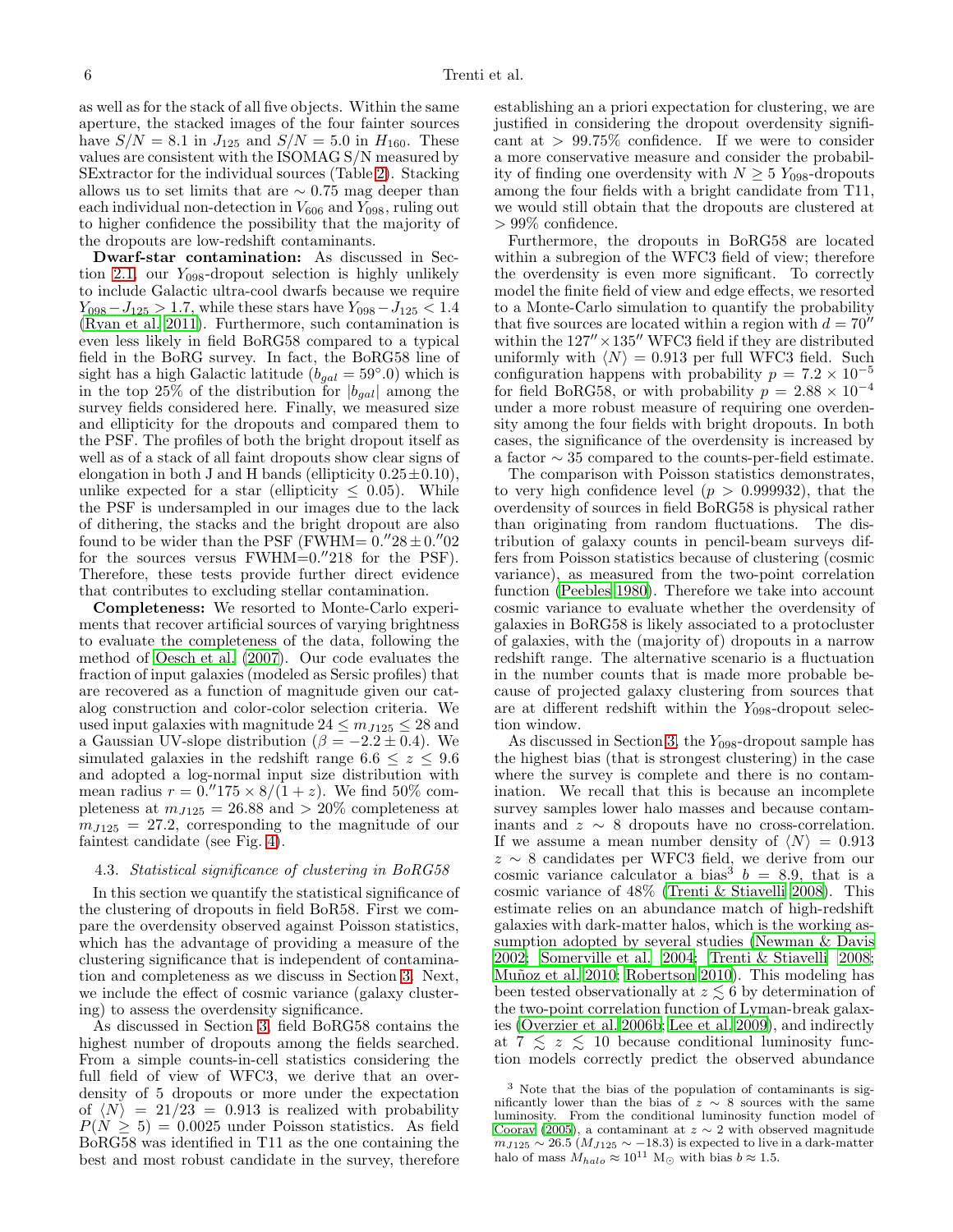of dropout galaxies in the HUDF and ERS/CANDELS surveys [\(Trenti et al. 2010;](#page-9-15) [Oesch et al. 2011\)](#page-9-51). In any case, the uncertainty in the bias of the Y-dropout sample propagates only mildly into the final determination of the number counts fluctuations. This is because cosmic variance and Poisson dispersion are summed in quadrature; therefore, when the expected number of objects per field is smaller or comparable to unity, Poisson uncertainty dominates the total dispersion. In fact, if we assume a pencil beam of  $d = 70''$  with redshift selection 7.5  $\leq z \leq$  8.5 (T11), we derive a variance of 0.53  $Y_{098}$ -dropouts per cell of diameter  $d = 70''$  around their average value of 0.20. That means that the overdensity of five  $Y_{098}$ -dropouts in BoRG58 is significant at 8.9 $\sigma$ , after including the effects of galaxy clustering. For reference, under Poisson statistics the overdensity would have been significant at the  $10.1\sigma$  level.

An approximate analytical form for the number counts distribution in presence of cosmic variance could be derived analytically under the same assumption that light traces dark matter (e.g., [Adelberger et al. 1998;](#page-9-52) [Robertson 2010](#page-9-41)), but that would not allow us to distinguish excess number counts originating from physical overdensities versus line-of-sight random superpositions. Therefore, we traced a pencil beam trough a cosmological simulation, following the method described in [Trenti & Stiavelli \(2008](#page-9-42)) to construct the full probability distribution of the expected number counts (see also Muñoz et al. 2010). We used the box of edge  $l_{box}$  = 100 Mpc  $h^{-1}$  ( $h = 0.7$ ) simulated with  $N_p = 512^3$  DM particles as discussed in [Trenti & Stiavelli \(2008](#page-9-42)). Snapshots and halo catalogs were constructed every  $\Delta z =$ 0.125, allowing us to model the redshift evolution of the box over multiple snapshots as the  $Y_{098}$ -dropout pencil beam is traced  $(\Delta z = 1$  centered at  $z = 8$ ). We set a minimum threshold of 92 particles for the dark-matter halos to be included in the pencil beam, as this gives an average number of counts in a WFC3-like pencil-beam that is equal to the observed value of  $\langle N_{Y dropout} \rangle = 0.913$  (every dark-matter halo above the threshold is populated with a galaxy). We then considered a pencil beam equivalent in volume to the  $d = 70''$  region that contains the BoRG58 overdensity, but shaped as a parallelepiped for computational reasons:  $2.83 \times 2.83 \times 311$  Mpc<sup>3</sup> (corresponding to  $62'' \times 62'' \times \Delta z$ , with  $\Delta z = 1.0$  at  $\langle z \rangle = 8.0$ ). We ran 4000 random realizations of the pencil beam, obtaining  $\langle N \rangle = 0.2$  and variance 0.53, in agreement with the analytical estimate discussed above. The full number count distribution of the  $Y_{098}$ -dropout counts is presented in Figure [6.](#page-15-0) Five realizations in 4000 have  $N \geq 5$ . Only one of these five fields with high number counts arises because of superposition of dropouts at different redshift along the pencil beam. The remaining realizations have all dropouts within a region of comoving size 5 Mpc. This numerical experiment allows us to set a probability  $p = 1 - 1/4000 = 0.99975$  that the BoRG58 overdensity is a not a result of galaxy clustering along the line of sight. In addition, in the case of random superposition along the line of sight, all dark-matter halos have comparable masses near the low-mass cutoff to be included in the beam. In contrast, the fields that include 3D clusters have at least one halo with mass about four times higher than the minimum mass. Under the assumption that luminosity correlates with mass, the presence of a very

luminous galaxy as in the case of field BoRG58 further strengthens the likelihood of a proto-cluster scenario.

Finally, we note that the overdensity of  $Y_{098}$ -dropout sources observed in BoRG58 is also more significant than any overdensity of  $z \sim 8$  sources found among the 10 WFC3 pointing in the GOODS/ERS fields by [Bouwens et al. \(2010a\)](#page-9-1) who found two  $z \sim 8$  candidates in a region of diameter  $d = 74''$ .

To summarize, all tests performed imply that the  $Y_{0.98}$ dropout overdensity in BoRG58 is real and has high statistical significance. To investigate in more detail a possible scenario for the physical origin of the overdensity, we resort to numerical modeling of galaxy assembly during the epoch of reionization in the next Section.

### <span id="page-6-0"></span>5. THEORETICAL/NUMERICAL MODELING OF THE OVERDENSITY

Under the assumption that the five  $Y_{098}$ -dropout of field BoRG58 are at  $z \sim 8$ , we can infer the dark-matter properties of the halos in which they reside by resorting to the Improved Conditional Luminosity Function model of [Trenti et al. \(2010\)](#page-9-15). From their halo-mass versus galaxy-luminosity, we infer that the brightest member of the overdensity  $(M_{AB} = -21.3)$  lives in a  $M_h \approx$  $(7 \pm 2) \times 10^{11}$  M<sub>o</sub> halo. Such halo is a  $5\sigma$  density peak with comoving space density  $\approx 9 \times 10^{-7}$  Mpc<sup>-3</sup>, which has approximately a 20% chance of being present within the volume probed by the BoRG survey  $(2.3 \times 10^5 \text{ Mpc}^3)$ . This mild tension could be eased if there is some redshift evolution of the halo-mass versus galaxy-luminosity relation so that galaxies at higher z become brighter at fixed halo mass as suggested by Muñoz  $\&$  Loeb (2011); the [Trenti et al. 2010](#page-9-15) model is calibrated at  $z = 6$  while the Y-dropouts are at  $z \sim 8$ . If this is the case, we can derive instead the halo mass from number-density matching, obtaining a slightly lower value  $(M_h \sim 4 \times 10^{11} M_{\odot})$ . The fainter galaxies ( $M_{AB} \approx -20.0$ ) are expected to be hosted in lower mass, and more common, halos with  $M_h \approx 10^{11} \text{ M}_{\odot}$  (4 $\sigma$  peaks).<br>Using extended H

Press-Schechter modeling (Muñoz  $\&$  Loeb 2008a), we expect on average  $N = 4.8$  halos with  $M_h \geq 10^{11}$  M<sub>o</sub> surrounding BoRG58 17871420 within a sphere of diameter  $d = 3.1$  Mpc (comoving) corresponding to  $d \leq 70''$ . For reference, the average number of halos above this mass threshold for a random region of the universe of the same volume at  $z = 8$  is  $\langle N \rangle < 10^{-3}$ . A massive dark matter halo like the one expected for BoRG58 17871420 boosts by more than three orders of magnitude the number density of halos that can host galaxies sufficiently luminous to be detected. Similar results are given by a more powerful clustering model originally developed to describe the Shapley Supercluster (Muñoz  $&$  Loeb [2008b](#page-9-54)). This analytical estimate shows that clustering of fainter dropouts around a very bright dropout is naturally expected. The prediction can be extended further to argue that if no clustering is observed at all, then it is likely that the very bright dropout is not at  $z \sim 8$ , but rather a foreground contaminant, because in this case the source is within a dark-matter halo with lower bias (see Section [4.3](#page-5-0) and also Muñoz  $\&$  Loeb [2008a\)](#page-9-26). We note that, as discussed in Section [3,](#page-3-0) all the bright dropouts in the BoRG survey show evidence of clustering. The signal is not as strong as in the case of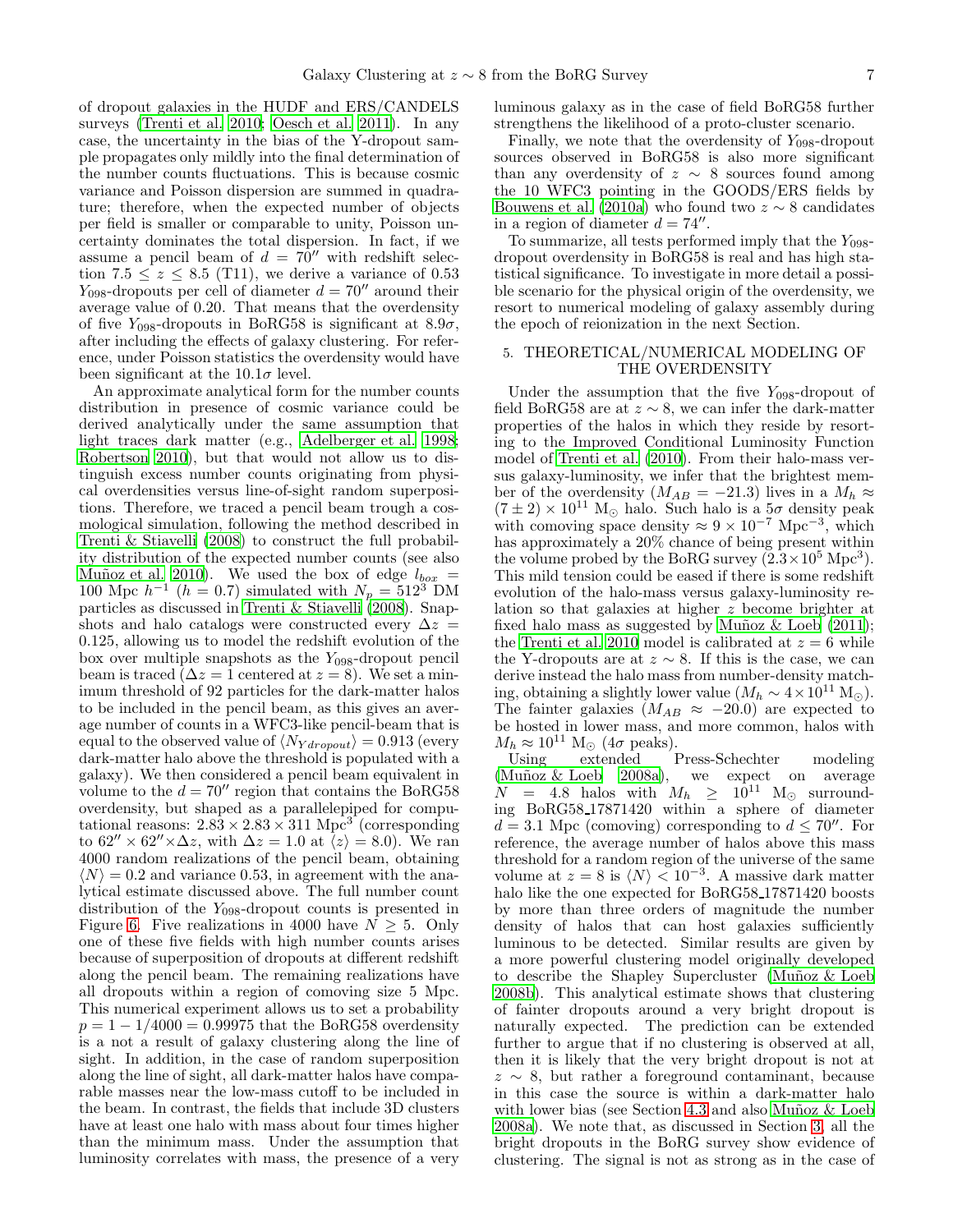BoRG58, but is still significant at  $> 99.84\%$  confidence.

Analytical predictions of clustering are limited to spherical volumes, whereas observations select galaxies within a pencil beam [\(Trenti & Stiavelli 2008;](#page-9-42) For more accuracy, we use a set of 10 cosmological simulations designed to study high-z galaxy formation in overdense environments [\(Romano-Diaz et al. 2011\)](#page-9-55). These runs follow only the evolution of dark matter and similar to the cosmic variance estimates constructed in this paper rely on the assumption that light traces matter<sup>4</sup> . The simulations have a comoving volume  $(28.6 \text{ Mpc})^3$  and mass resolution  $m_p = 3 \times 10^8$  M<sub>☉</sub>. Halos with  $10^{11}$  M<sub>☉</sub> are thus well resolved with several hundred particles [\(Trenti et al.](#page-9-56) [2010a\)](#page-9-56). The initial conditions were constrained to contain a  $M_h \sim 10^{12}$  M<sub>☉</sub> halo at  $z = 6$ , imposing the input overdensity at the center of the box with the [Hoffman & Ribak \(1991\)](#page-9-57) method. These simulations have a central dark-matter halo with  $\langle M_h(z = 8.08) \rangle \sim$  $5 \times 10^{11}$  M<sub>☉</sub> at  $z = 8$  and are therefore appropriate for investigating the environment of BoRG58 17871420. Within a  $70'' \times 70''$  field of view with a line-of-sight extension of 19 Mpc ( $\Delta z \approx 0.05$ ), there are on average  $N \sim 6.4$  halos with  $M_h \geq 10^{11}$  M<sub>o</sub>. We find  $N = 10$ in the realization with the highest abundance of halos (Figure [7\)](#page-16-0). For comparison, we expect  $N = 0.013$  halos in such volume for a random region of the universe at  $z = 8$ . Numerical simulations by [Overzier et al. \(2009](#page-9-58)) show that projected overdensities of dropouts might not be associated with actual 3-D overdensities, but the probability is negligible for the field of view considered here, as we demonstrated from our analysis of numerical sim-ulations in Section [4.3](#page-5-0) ( $p = 2.5 \times 10^{-4}$ ).

These theoretical expectations indicate that, if the bright  $z \sim 8$  candidate in field BoRG58 lives in a massive dark-matter halo, then the overdensity of fainter  $Y_{098}$ -dropouts in its proximity is naturally explained as a proto-cluster structure. Although without spectroscopic confirmation we cannot demonstrate that the overdensity is composed of  $z \sim 8$  galaxies at a common redshift, all other hypotheses (either contamination from foreground galaxies or Galactic stars, or 7.5  $\lesssim z \lesssim 8.5$  galaxies at different redshifts) are highly unlikely (Section [4.3\)](#page-5-0). Of course, the current data cannot exclude that some of the faint dropouts are at different redshifts with respect to the bright dropout (including being foreground contaminants). Our numerical simulations indicate that deeper data would not only confirm the nature of the currently identified  $Y_{098}$ -dropouts, but more importantly they would discover additional, fainter candidates living in the proximity of the massive dark matter halo that hosts BoRG58 17871420.

Assuming that the BoRG58 overdensity is composed of galaxies at the same redshift, our modeling gives us insight on the fate of the overdensity as it evolves with

time. If the five galaxies are within a sphere of radius  $r = 1.5$  comoving Mpc, then the region is already non-linear, with an average overdensity  $\Delta \rho / \langle \rho \rangle > 10$ by counting just the mass within the galaxy host halos. From our cosmological simulations, we derive that these galaxies are likely gravitationally bound and will collapse by  $z \sim 3$  into a single dark-matter halo (see Figure 7 in [Romano-Diaz et al. 2011](#page-9-55)). This is confirmed by extended Press-Schechter modeling, which takes into account the effects of halo growth and clustering, allowing us to derive the probability  $p(M_h > M_2, z_2|M_1, z_1)$ that a dark-matter halo of mass  $M_h = M_1$  at redshift  $z_1$ will evolve into a halo with mass  $M_h > M_2$  at redshift  $z_2 \leq z_1$  [\(Lacey & Cole 1993](#page-9-60)). We used the extended Press-Schechter code developed in [Trenti et al. \(2008](#page-9-61)) to derive the expected mass distribution for the descendants of a BoRG58-like halo (mass  $M_h(z=8) = 7 \times 10^7$  M<sub>o</sub>) at lower redshift, as shown in right panel of Figure [7.](#page-16-0) The figure predicts that the BoRG58 overdensity will evolve into one of the first massive galaxy clusters formed in the universe, with  $M_h > 2 \times 10^{14}$  M<sub>o</sub> by  $z = 0$ .

### 6. SUMMARY AND CONCLUSIONS

<span id="page-7-0"></span>Assuming a correlation between galaxy luminosity and dark-matter halo mass [\(Vale & Ostriker 2004;](#page-9-62) [Cooray](#page-9-50) [2005;](#page-9-50) [Trenti et al. 2010](#page-9-15)), a natural prediction of darkmatter clustering is that the brightest galaxies at  $z > 6$ should be surrounded by an overdensity of fainter galaxies at similar redshift (Muñoz  $\&$  Loeb 2008a). In this paper we tested this scenario using multi-band HST data from the BoRG survey (T11). Initial results from the survey identified four bright  $z \sim 8$  candidates as  $Y_{0.08}$ dropout sources from a large area medium-deep survey in four bands  $(V, Y, J, H)$ , covering 130 arcmin<sup>2</sup> to a median  $5\sigma$  sensitivity of  $m_{AB} \sim 27$ . As the four bright candidates in T11 are detected at high confidence  $(S/N > 8)$ , in this paper we searched for fainter dropouts (detected at  $5 < S/N \leq 8$ ) with the goal of testing whether the faint sources are found preferentially in the fields containing bright candidates. Our extended search (see Section [3](#page-3-0) and Table [1\)](#page-10-1) identified 17 additional dropouts within 23 independent fields. Eight of the new sources are located within the four fields that contain a bright  $Y_{098}$ -dropout identified by T11. Each of these fields contains at least one faint dropout. By means of Monte-Carlo simulations we established that there is a random chance  $p = 0.0016$ that this occurs if no correlation between bright and faint dropouts is present. Therefore, the theoretical expectation that such correlation is present is verified from the BoRG survey data at 99.84% confidence. This result holds independent of the contamination rate and completeness of the  $Y_{098}$ -dropout selection. Furthermore, contamination and incompleteness reduce the strength of such correlation (Section [3\)](#page-3-0). Therefore, our result is robust against these effects. The presence of the correlation suggests that the samples of both bright and faint dropouts are not severely affected by contamination, as this would weaken the strength of the cross-correlation signal.

Interestingly, field BoRG58, in which T11 identified the best  $z \sim 8$  candidate of the BoRG survey based on the photometric data, shows the strongest overdensity of faint  $Y_{098}$ -dropouts: four additional sources are identified in this paper. The other three fields containing a bright

<sup>4</sup> In passing, we note that the conclusion of [Romano-Diaz et al.](#page-9-55) [\(2011\)](#page-9-55) was that the predicted clustering of Lyman-break galaxies around the brightest  $z \sim 6$  QSOs was stronger than observed, under the assumption that all these QSOs live in dark matter halos<br>with masses inferred from abundance matching  $(M_h > 10^{12} M_{\odot})$ .<br>Therefore it was proposed there that the tension with the observations could be eased if some of the QSOs are instead hosted in less massive halos. Recently, [Volonteri & Stark \(2011](#page-9-59)) showed that, because of the SDSS magnitude-limited selection, this is likely to be the case.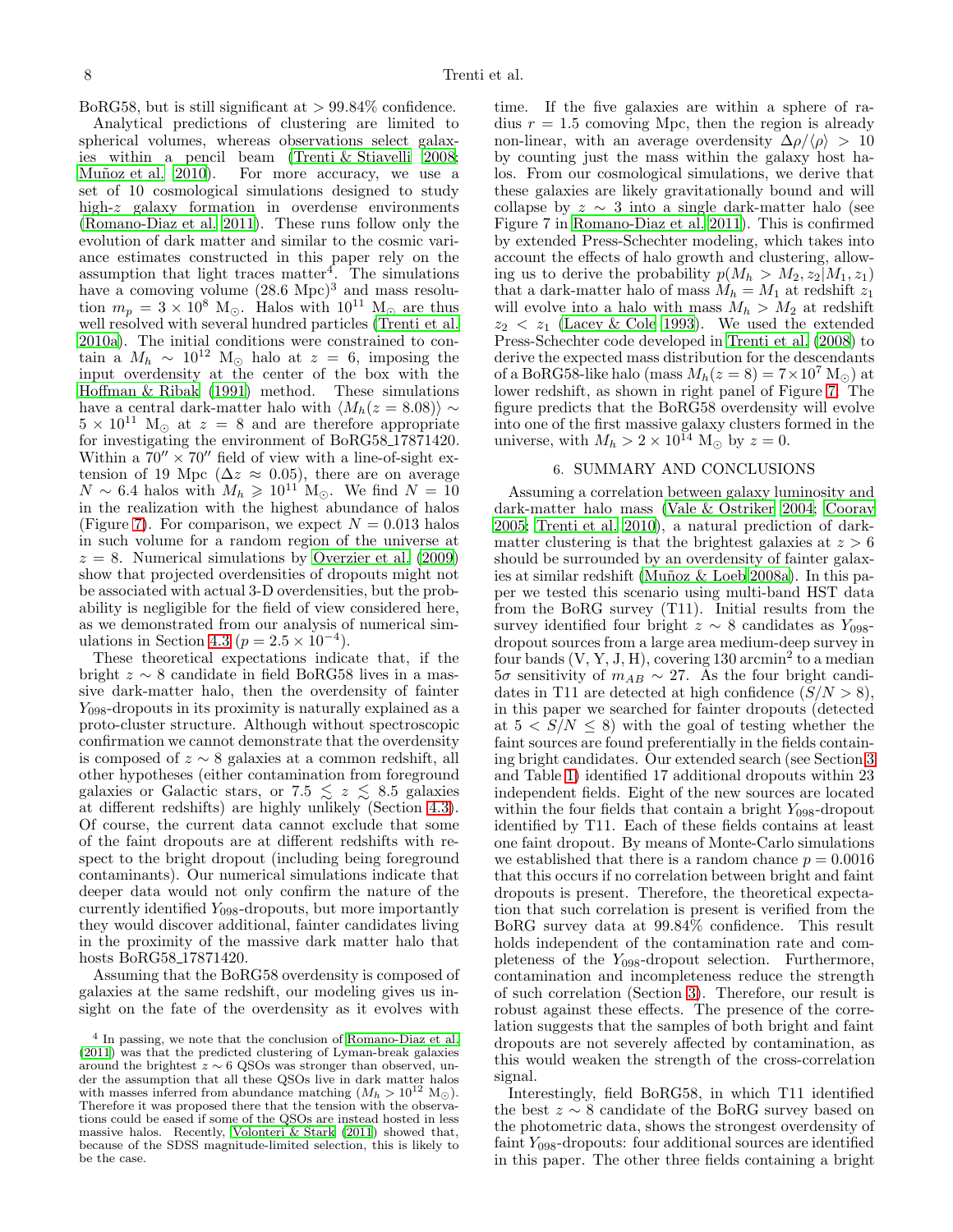candidate from T11 still show an excess of fainter sources compared to the typical BoRG survey number counts, but their overdensities are more modest (one or two faint dropouts per field). There can be several contributing factors that lead to the difference between BoRG58 and the other fields with a bright candidate. First, the bright dropout in field BoRG58 is the one with the highest signal-to-noise detection  $(S/N_{J125} = 13.2)$ . Therefore, this gives the broadest dynamic range among the fields with bright candidates to search for fainter companions with  $S/N_{J125} > 5$ . Another possibility is that this is due to scatter in the halo-mass versus galaxy luminosity relation, typically modeled as a log-normal distribution [\(Cooray 2005\)](#page-9-50). In this case, the bright dropout in field BoRG58 might live in a halo with (above) average mass, while the other bright candidates might be over-luminous for their halo mass (and hence not clustered as strongly). This scenario could be favored because of the observational bias toward outliers present in a magnitude-limited sample, in analogy to what has been discussed in the context of the z ∼ 6 QSOs luminosities by [Volonteri & Stark](#page-9-59)  $(2011)$ . Finally, the other very bright  $Y_{098}$ -dropout of the sample, a  $m_{AB} = 25.5$  galaxy in field BoRG1k, may be a contaminant, as discussed in Section 5.2 of T11. In this respect, it is interesting to note that the next best  $z \sim 8$ candidate identified by T11 is in field BoRG0t, which contains the second most significant overdensity of faint  $Y_{098M}$  –dropouts, with two additional sources detected in addition to the  $m_{AB} = 26.7$  Y<sub>098</sub> galaxy discussed in T11. This galaxy is almost one magnitude fainter than the one in BoRG58, so it is not surprising to find fewer members in the overdensity.

Given the special interest of field BoRG58, we carried out extensive analysis and data interpretation. In Section [4,](#page-4-0) we quantified by means of extensive testing that the overdensity of five dropouts in field BoRG58 is significant at 99.97% − 99.999% confidence under Poisson statistics, with the range depending on a *priori* assumptions. As in the case of the global analysis for correlation among counts in the survey, this result is independent of contamination and completeness. We also quantified the impact of galaxy clustering in the determination of the statistical significance of the overdensity. Under the most conservative scenario of a complete survey with no contamination (this choice maximizes the bias of the  $Y_{0.98}$ dropout population), we derive that the overdensity of dropouts in BoRG58 lies  $8.9\sigma$  away from the average number count. To quantify the exact probability associated with this we constructed the number count distribution by tracing a pencil beam through a cosmological simulation as described in [Trenti & Stiavelli \(2008](#page-9-42)). We derive that five counts as in the BoRG58 overdensity are associated with a clustered structure at a common redshift with probability  $p \geq 99.975\%$ .

These results strengthen our confidence that the bright  $Y_{098}$ -dropout BoRG58 17871420 is indeed at  $z \sim 8$  and lives in a dark-matter halo of mass  $M_h \sim (4-7) \times$  $10^{11}$  M<sub>☉</sub> (5 $\sigma$  density peak), rather than being a lower redshift contaminant. If that galaxy were at  $z \sim 1.5 - 2$ , it would be a low-luminosity galaxy hosted in a common  $\lesssim 2\sigma$  peak which would not be surrounded by an overdensity of similar sources (Muñoz & Loeb 2008a). Further evidence for the  $z \sim 8$  nature of the source is given by Keck-NIRSPEC spectroscopy [\(Schenker et al. 2011\)](#page-9-13).

While no  $Ly\alpha$  emission line has been detected, to a median equivalent width of  $EW \gtrsim 40$  Å, this spectroscopic follow-up rules out that the galaxy is a foreground contaminant at  $z \sim 2$  with flux in the J and H bands primarily contributed by strong emission lines, which would have been detected in the spectrum at very high confidence  $(> 20\sigma)$ .

The faint  $Y_{098}$ -dropouts in BoRG58 are however at the detection limit of the current data and likely affected by significant contamination and incompleteness (Section [4.2\)](#page-4-1). To confirm beyond reasonable doubt the existence of a physical 3D overdensity, and to explore in more detail its properties, new observations are needed. Deeper HST data, both in the optical and in the near-IR would improve the rejection of contaminants and likely discover new members of the overdensity, as expected from our theoretical/numerical model of the overdensity (Section [5\)](#page-6-0). In this respect, we note that our catalog contains several sources in the field that are candidate  $Y_{098}$ -dropouts but are only detected in the J band at  $4 < S/N_{J125} < 5$  confidence. In addition, Spitzer/IRAC observations (3.6  $\mu$ m and 4.5  $\mu$ m) would allow us to exclude to higher confidence dusty and passively evolving  $z \sim 1.5$  contaminants, and more importantly to derive the age and stellar mass for the brightest dropout, BoRG58 17871420. These observations could rule out that this ultra-bright  $z \sim 8$  candidate is a young  $(t \leq 5$  Myr) and not very massive starburst, a scenario which we did not consider in our theoretical modeling of the overdensity. In fact, typical  $z \sim 8$  sources have ages of  $t \sim 100 - 300$  Myr (see Labbé et al. 2010).

Finally, it will be possible to further investigate the nature of the BoRG58 overdensity with the next generation of ground-based, multi-object spectrographs. The Keck observations of [Schenker et al. \(2011](#page-9-13)) are only moderately deep, with five hours of integration time split in two different filters to cover the expected wavelength range of Ly $\alpha$  emission (as a reference, [Lehnert et al. 2010](#page-9-12) observed with the VLT SINFONI spectrograph a  $z \sim 8$ galaxy for about 15 hours in a single filter). Galaxies at  $z \sim 8$  are likely to have smaller Ly $\alpha$  equivalent width compared to lower redshift objects. Theoretical predictions suggest that  $Ly\alpha$  emission should be present with  $EW \geq 15\text{\AA}$  [\(Dayal & Ferrara 2011\)](#page-9-64) and that some Lyα flux should be transmitted even in case the IGM is neutral because of radiative transfer induced by galactic outflows [\(Dijkstra & Wyithe 2010\)](#page-9-65). This limit is within reach of a deeper spectroscopic follow-up from the ground and especially with a multi-object spectrograph such MOSFIRE at Keck, which could provide the definitive evidence that we are witnessing the assembly of one of the first galaxy clusters in the Universe.

We kindly thank an anonymous referee for helpful suggestions that improved the paper, Matthew Schenker for sharing the sensitivity curve of his spectroscopic followup of the bright  $z \sim 8$  candidate in field BoRG58, and Brant Robertson for useful discussions. This work was supported in part through grants HST-GO-11700 and HST-AR-12639 provided by NASA through a grant from STScI, which is operated by AURA, Inc., under NASA contract NAS 5-26555. We acknowledge support from the University of Colorado Astrophysical Theory Pro-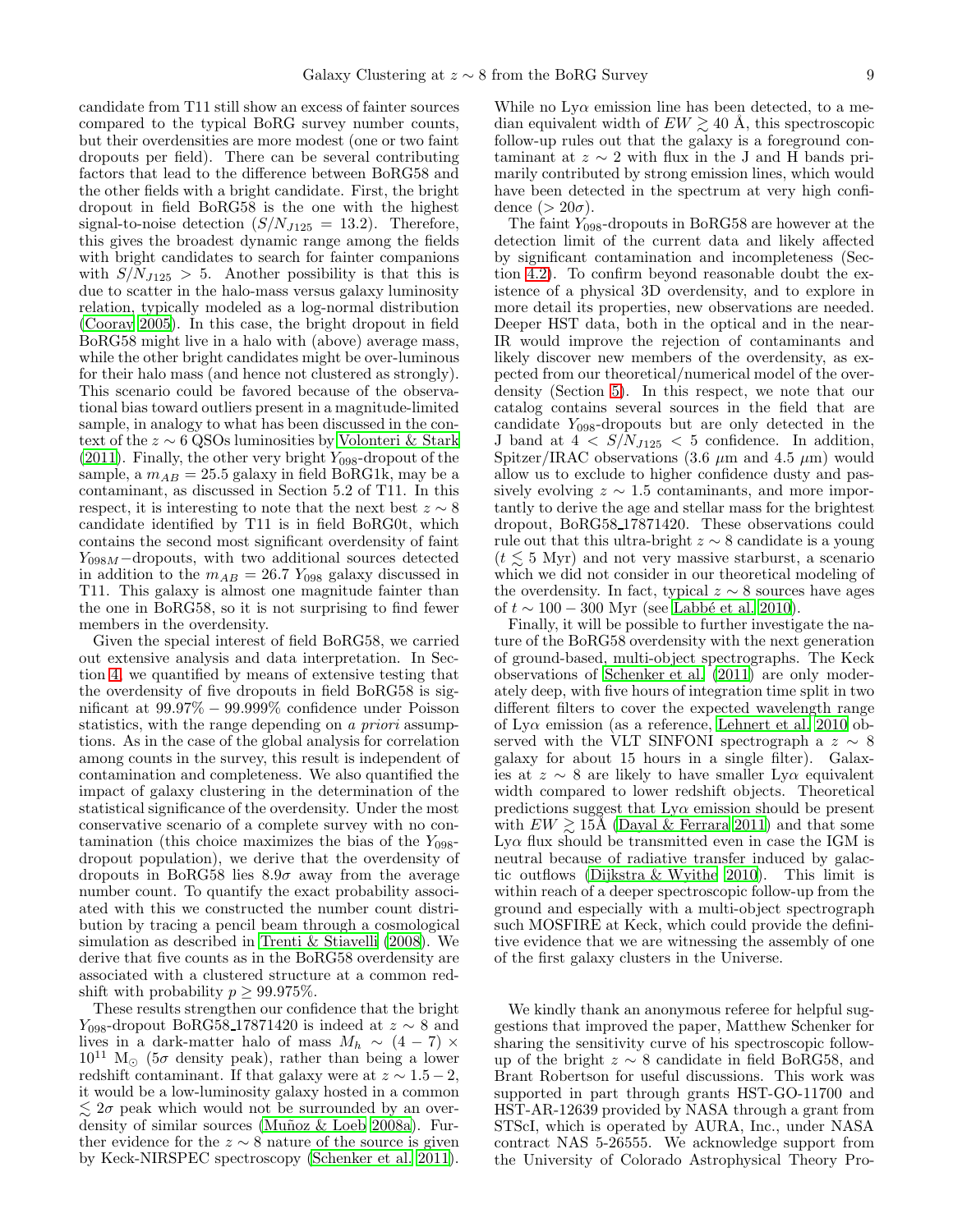gram through grants from NASA (NNX07AG77G) and NSF (AST07-07474, AST08-07760). Support for this work was provided by NASA through Hubble Fellowship grant HF-51278.01 awarded to PO by the Space Telescope Science Institute, which is operated by the Asso-

ciation of Universities for Research in Astronomy, Inc., for NASA, under contract NAS 5-26555. ERD acknowledges support from the SFB 956 "Conditions and Impact of Star Formation" by the Deutsche Forschungsgemeinschaft (DFG).

#### REFERENCES

- <span id="page-9-52"></span>
- <span id="page-9-36"></span>
- Adelberger K. L. et al. 1998, ApJ, 505, 18<br>Atek, H., Siana, B., Scarlata, C., Malkan, M., McCarthy, P., Teplitz, H., Henry, A., Colbert, J., Bridge, C., Bunker, A. J.,<br>Teplitz, H., Henry, A., Colbert, J., Bridge, C., Bunke
- <span id="page-9-32"></span><span id="page-9-30"></span>
- Shim, H. 2011, ApJ, accepted, [arXiv:1109.0639](http://arxiv.org/abs/1109.0639) Bertin, E. & Arnouts, S. 1996, A&AS, 117, 393 Bouwens, R. J., Illingworth, G. D., Franx, M., Ford, H. 2007, ApJ, 670, 928
- <span id="page-9-14"></span>Bouwens, R. J., Illingworth, G. D., Labbe, I., Oesch, P. A., Trenti, M., Carollo, C. M., van Dokkum, P. G., Franx, M., Stiavelli, M., Conzález, V., Magee, D., & Bradley, L. 2011, Nature, 469, 504<br>González, V., Magee, D., &
- <span id="page-9-1"></span>
- <span id="page-9-43"></span>M., van Dokkum, P., Franx, M., Stiavelli, M., Carollo, C. M., Magee, D., & Gonzalez, V. 2011, ApJ, 737, 90<br>Bouwens, R. J., Illingworth, G. D., Oesch, P. A., Trenti, M., Stiavelli, M., Carollo, C. M., Franti, M., Stiavelli,
- <span id="page-9-35"></span>855
- <span id="page-9-25"></span>Capak, P. L. et al. 2011, Nature, 470, 233
- 
- <span id="page-9-38"></span><span id="page-9-23"></span>Capak, P. L. et al. 2011, ApJ, 730, 68<br>Cooke, J., Barton, E. J., Bullock, J. S., Stewart, K. R., Wolfe,<br>A. M. 2008, ApJ, 681, 57<br>Cooray, A. 2005, MNRAS, 364, 303<br>Dayal, P. & Ferrara, A. 2011, MNRAS, submitted, arXiv:1109.0
- <span id="page-9-50"></span>
- <span id="page-9-64"></span>
- <span id="page-9-65"></span>
- <span id="page-9-3"></span>Dijkstra, M. and Wyithe, J. S. B. 2010, MNRAS, 408, 352 Finkelstein, S. L., Papovich, C., Giavalisco, M., Reddy, N. A., Ferguson, H. C., Koekemoer, A. M., & Dickinson, M. 2010, ApJ, 719, 1250
- <span id="page-9-16"></span>Finlator, K., Oppenheimer, B. D., & Davé, R. 2011, MNRAS, 410, 1703
- <span id="page-9-57"></span>
- <span id="page-9-17"></span>Hoffman, Y. & Ribak, E. 1991, ApJ, 380, L5 Jaacks, J., Choi, J.-H., Nagamine, K., Thompson, R., Varghese, S. 2011, MNRAS, in press, arXiv1104.2345
- <span id="page-9-29"></span>
- <span id="page-9-39"></span>Knapp, G. R. et al. 2004, AJ, 127, 3553<br>Koekemoer, A. M., Fruchter, A. S., Hook, R. N., & Hack, W.<br>2002, in The 2002 HST Calibration Workshop : Hubble after<br>the Installation of the ACS and the NICMOS Cooling System,<br>ed. S.
- <span id="page-9-27"></span>B., Hinshaw, G., Jarosik, N., Larson, D., Limon, M., Page, L., Spergel, D. N., Halpern, M., Hill, R. S., Kogut, A., Meyer, S. S., Tucker, G. S., Weiland, J. L., Wollack, E., & Wright, E. L. 2009,
- <span id="page-9-60"></span>
- <span id="page-9-63"></span>
- 
- <span id="page-9-49"></span><span id="page-9-12"></span>
- ApJS, 180, 330<br>Lacey, C. and Cole, S. 262, 627<br>Labbé I. et al. 2010, ApJ, 716, 103<br>Lee, K., Giavalisco, M., Gnedin, O. Y., Somerville, R. S., Ferguson,<br>H. C., Dickinson, M., & Ouchi, M. 2006, ApJ, 642, 63<br>Lee, K. et al. 20
- Loeb, A., Barkana, R. & Hernquist, L. 2005, ApJ, 620, 554 Malhotra, S. et al. 2005, ApJ, 626, 666 McLure, R. J., Dunlop, J. S., Cirasuolo, M., Koekemoer, A. M.,
- <span id="page-9-8"></span>
- <span id="page-9-2"></span>Sabbi, E., Stark, D. P., Targett, T. A., & Ellis, R. S. 2010, MNRAS, 403, 960 McLure, R. J. et al. 2011, arXiv1102.4881
- <span id="page-9-37"></span>
- <span id="page-9-26"></span>Muñoz, J. A. & Loeb, A. 2008, MNRAS, 385, 2175<br>Muñoz, J. A. & Loeb, A. 2008, MNRAS, 391, 1341
- <span id="page-9-54"></span>
- <span id="page-9-47"></span>Muñoz, J. A., Trac, H. & Loeb, A. 2010, MNRAS, 405, 2001
- <span id="page-9-53"></span>
- <span id="page-9-45"></span><span id="page-9-33"></span>
- Muñoz, J. A. & Loeb, A. 2011, ApJ, 729, 99<br>Newman, J. A. and Davis, M. 2002, ApJ, 564, 567<br>Oesch, P. A., Stiavelli, M., Carollo, C. M., Bergeron, L. E.,<br>Koekemoer, A. M., Lucas, R. A., Pavlovsky, C. M., Trenti, M.,<br>Lilly,
- <span id="page-9-34"></span>Oesch, P. A., Carollo, C. M., Stiavelli, M., Trenti, M., Bergeron, L. E., Koekemoer, A. M., Lucas, R. A., Pavlovsky, C. M., Beckwith, S. V. W., Dahlen, T., Ferguson, H. C., Gardner, J. P., Lilly, S. J., Mobasher, B., Panag
- <span id="page-9-0"></span>
- <span id="page-9-51"></span>Oesch, P. et al. 2011, ApJ, in press, arXiv1105.2297 Oke, J. B. 1974, ApJS, 27, 21
- <span id="page-9-28"></span>
- <span id="page-9-10"></span>Ono, Y., Ouchi, M., Mobasher, B., Dickinson, M., Penner, K., Shimasaku, K., Weiner, B. J., Kartaltepe, J. S., Nakajima, K., Nayyeri, H., Stern, D., Kashikawa, N., Spinrad, H. 2011, ApJ submitted, [arXiv:1107.3159](http://arxiv.org/abs/1107.3159)
- 
- <span id="page-9-48"></span><span id="page-9-21"></span>
- <span id="page-9-20"></span>Ouchi, M. et al. 2005, ApJ, 620, 1 Overzier, R. A. et al. 2006, ApJ, 637, 58 Overzier, R. A., Bouwens, R. J., Illingworth, G. D., & Franx, M.
- <span id="page-9-58"></span>
- <span id="page-9-44"></span><span id="page-9-11"></span>
- 2006, ApJ, 648, L5<br>
Overzier, R. A. et al. 2009, MNRAS, 395, 577<br>
Peebles, P. J. E. 1980, The large scale structure of the Universe,<br>
Princeton University Press, 435 p.<br>
Pentericci, L., Fontana, A., Vanzella, E., Castellan
- <span id="page-9-41"></span>
- <span id="page-9-55"></span>ApJ, 736, 66
- <span id="page-9-40"></span>
- <span id="page-9-13"></span>
- Ryan, Jr. R. E. et al. 2011, ApJ, 739, 83<br>Salvaterra, R., Ferrara, A., & Dayal, P. 2011, MNRAS, 414, 847<br>Schenker, M. A., Stark, D. P, Ellis, R. S., Robertson, B. E.,<br>Dunlop, J. S., McLure, R. J., Kneib, J. P., Richard, J.
- 
- <span id="page-9-18"></span>
- <span id="page-9-31"></span>Schlegel, D. J, Finkbeiner, D. P., Davis, M. 1998, ApJ, 500, 525 Shimasaku, K. et al. 2003, ApJ, 586, 111 Somerville, R. S., Lee, K., Ferguson, H. C., Gardner, J. P.,
- <span id="page-9-9"></span>
- <span id="page-9-7"></span>
- <span id="page-9-46"></span>Moustakas, L. A., & Giavalisco, M. 2004, ApJ, 600, L171<br>Stark, D. P. et al. 2009, ApJ, 697, 1493<br>Stark, D. P. et al. 2001, MNRAS, 408, 1628<br>Stark, D. P. et al. 2010, MNRAS, 408, 1628<br>Steidel, C. C., Giavalisco, M., Pettini
- <span id="page-9-6"></span>
- Trenti, M., Bradley, L. D., Stiavelli, M., Oesch, P., Treu, T., Bouwens, R. J., Shull, J. M., MacKenty, J. W., Carollo, C. M., & Illingworth, G. D. 2011, ApJ, 727, L39+<br> & Illingworth, G. D. 2011, ApJ, 727, L39+<br>Trenti, M.
- <span id="page-9-61"></span><span id="page-9-56"></span>
	-
- J. M. 2010a, ApJ, 711, 1198
- <span id="page-9-42"></span>
- <span id="page-9-15"></span>
- Trenti, M. & Stiavelli, M. 2007, ApJ, 667, 38<br>Trenti, M. & Stiavelli, M. 2008, ApJ, 676, 767<br>Trenti, M., Stiavelli, M., Bouwens, R. J., Oesch, P., Shull, J. M.,<br>Illingworth, G. D., Bradley, L. D., & Carollo, C. M. 2010b, A 714, L202
- <span id="page-9-62"></span>
- <span id="page-9-24"></span>Utsumi, Y. et al. 2010, ApJ, 721, 1680 Vale, A. & Ostriker, J. P. 2004, MNRAS, 353, 189 Venemans, B. P. et al. 2004, ApJ, 424, 17
- <span id="page-9-19"></span>
- Volonteri, M. and Stark, D. P. 2011, MNRAS, 487, 2085
- <span id="page-9-59"></span><span id="page-9-4"></span>Wilkins, S. M., Bunker, A. J., Lorenzoni, S., & Caruana, J. 2010, MNRAS, 1867
- <span id="page-9-5"></span>Yan, H., Yan, L., Zamojski, M. A., Windhorst, R. A., McCarthy,<br>P. J., Fan, X., Röttgering, H. J. A., Koekemoer, A. M.,<br>Robertson, B. E., Davé, R., & Cai, Z. 2011, ApJ, 728, L22+
- Zheng, W. et al. 2006, ApJ, 640, 574
- <span id="page-9-22"></span>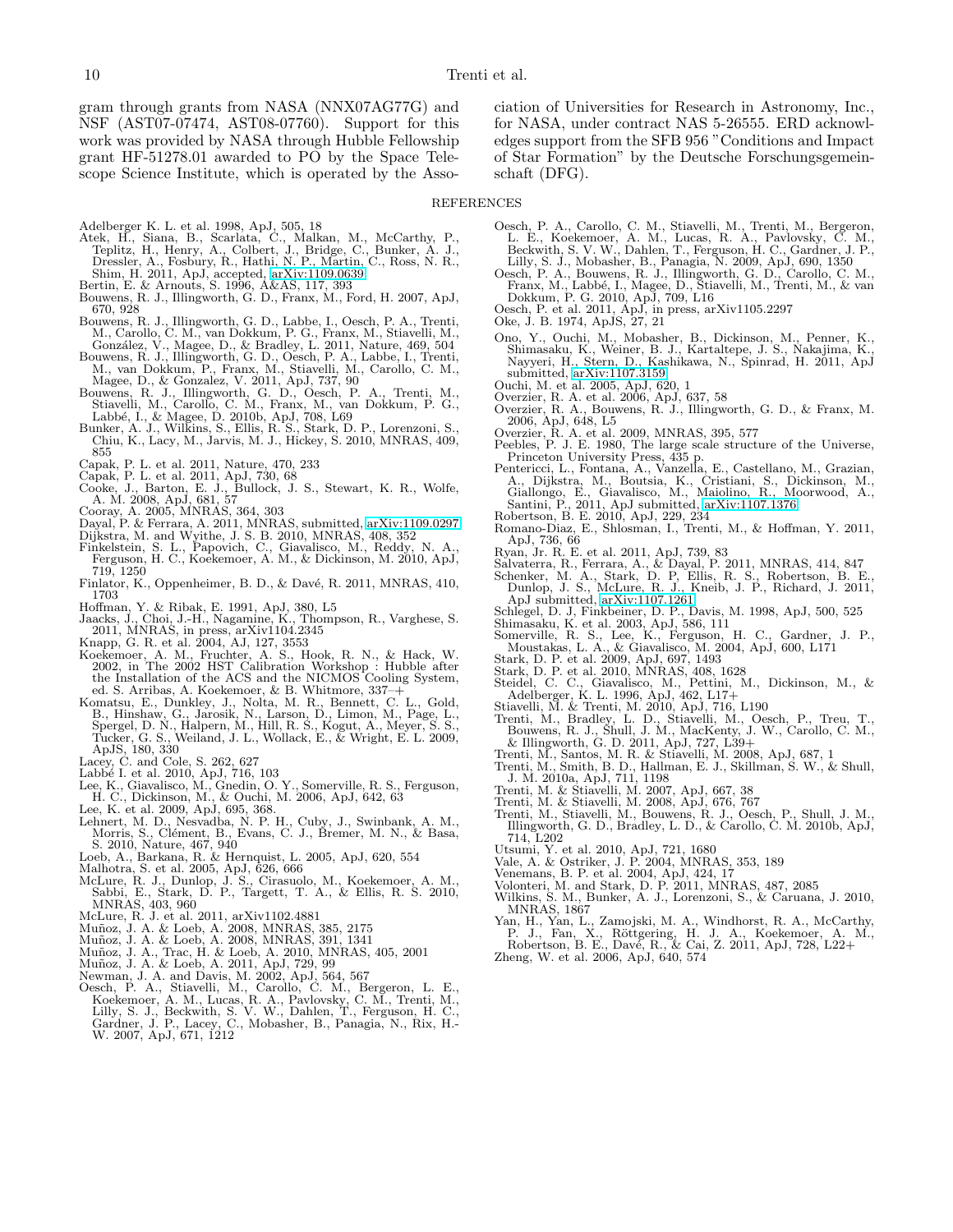

<span id="page-10-0"></span>FIG. 1.— Left panel: F098M-dropouts color-color selection. Black squares indicate the five  $z \approx 8$  candidates (with 1 $\sigma$  error-bars on colors). Cyan lines denote the selection window. Blue dots are simulated low-redshift interlopers; red triangles are  $z > 7.5$  galaxies.  $L/T$ dwarf stars would appear in green shaded area. Right panel: photometric redshift distribution derived from Monte-Carlo source-recovery simulations (top: BoRG58\_17871420; bottom: fainter sources).

<span id="page-10-1"></span>

| TABLE 1                                                 |  |
|---------------------------------------------------------|--|
| $Y_{098}$ -DROPOUT ( $z \sim 8$ CANDIDATES) IN THE BORG |  |
| SURVEY.                                                 |  |

| Field  | $m_{J125}$ | $S/N_{J125}$ | R.A.     | Decl.      |
|--------|------------|--------------|----------|------------|
| BoRG70 | 26.4       | 5.2          | 157.7291 | $+38.0474$ |
| BoRG66 | 26.2       | 8.7          | 137.2732 | $-0.0297$  |
| BoRG66 | 26.5       | 7.0          | 137.2879 | $-0.0338$  |
| BoRG58 | 25.8       | 13.0         | 219.2107 | $+50.7260$ |
| BoRG58 | 27.2       | 5.1          | 219.2241 | $+50.7260$ |
| BoRG58 | 26.9       | 5.5          | 219.2311 | $+50.7241$ |
| BoRG58 | 27.2       | 5.4          | 219.2203 | $+50.7156$ |
| BoRG58 | 27.0       | 6.0          | 219.2224 | $+50.7081$ |
| BoRG2t | 26.6       | 6.8          | 95.9036  | $-64.5480$ |
| BoRG1v | 26.4       | 5.2          | 187.4776 | $+7.8286$  |
| BoRG1k | $25.5\,$   | 11.4         | 247.8968 | $+37.6039$ |
| BoRG1k | 26.9       | 6.1          | 247.8981 | $+37.6048$ |
| BoRG0y | 27.0       | 6.5          | 177.9196 | $+54.6847$ |
| BoRG0y | 26.6       | 7.9          | 177.9726 | $+54.6995$ |
| BoRG0y | 27.2       | 6.3          | 177.9751 | $+54.6979$ |
| BoRG0i | 26.9       | 5.1          | 178.1887 | $+0.9340$  |
| BoRG0c | 26.7       | 6.6          | 118.9794 | $+30.7178$ |
| BoRG0g | $26.5\,$   | 6.1          | 124.8104 | $+49.1775$ |
| BoRG0t | 26.7       | 8.6          | 117.7142 | $+29.2715$ |
| BoRG0t | 27.1       | 6.5          | 117.7064 | $+29.2977$ |
| BoRG0t | 27.0       | 5.9          | 117.6965 | $+29.2851$ |

NOTE. — First column: survey field ID. Second column: total magnitude in the J band, including aperture correction (automag). Third column: detection  $S/N$  in the J band (isophotal measurement). Fourth and fifth columns:  $Y_{098}$ -dropout coordinates (Degrees, J2000 system).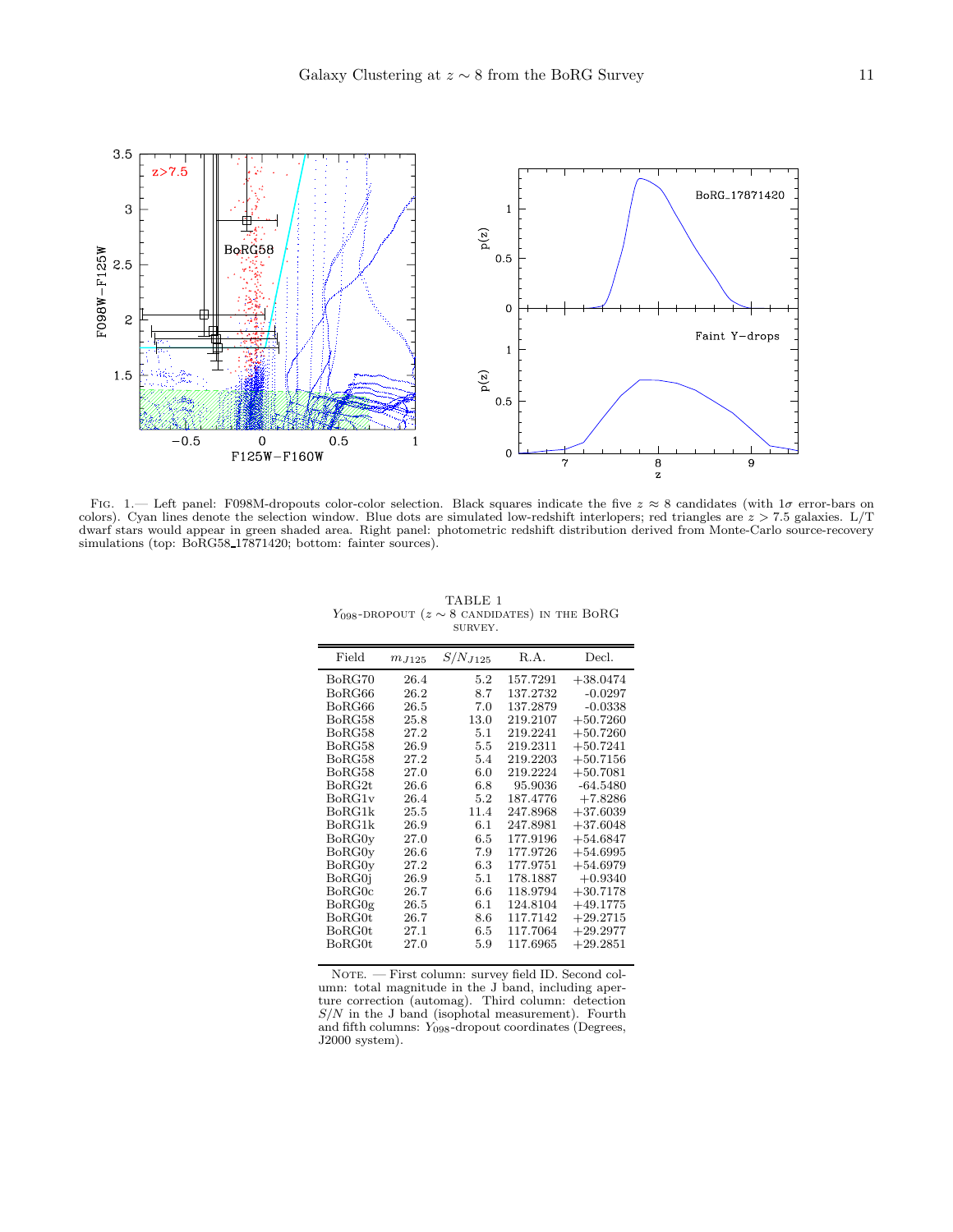

<span id="page-11-0"></span>Fig. 2.— Number counts distribution of the Y-band dropouts within the 23 BoRG fields considered in this paper (solid histogram). Blue lines show a Poisson distribution with the same mean  $(\langle N \rangle = 0.913$  per field).

<span id="page-11-1"></span>

| ID               | Mag <sub>tot</sub>  | Position |            | Photometry [isomag] |           |                       |                        |
|------------------|---------------------|----------|------------|---------------------|-----------|-----------------------|------------------------|
|                  | $J_{125}$ [automag] | R.A.     | Decl.      | $V_{606}$           | $Y_{098}$ | $J_{125}$             | $H_{\rm 160}$          |
| BoRG58 17871420  | $25.8 \pm 0.1$      | 219.2107 | $+50.7260$ | > 28.6              | > 28.8    | 25.9 [ $13.0\sigma$ ] | 26.0 $[8.0\sigma]$     |
| BoRG58 14061418  | $27.2 \pm 0.3$      | 219.2241 | $+50.7260$ | > 29.0              | > 29.4    | 27.5 $[5.1\sigma]$    | $27.8$ [2.6 $\sigma$ ] |
| BoRG58 12071332  | $26.9 \pm 0.2$      | 219.2311 | $+50.7241$ | > 28.3              | > 29.3    | 27.3 $[5.5\sigma]$    | 27.6 $[2.7\sigma]$     |
| BoRG58 15140953  | $27.2 \pm 0.2$      | 219.2203 | $+50.7156$ | > 28.5              | > 29.2    | 27.4 $[5.4\sigma]$    | 27.7<br>$ 2.7\sigma$   |
| BoRG58, 14550613 | $27.0 + 0.2$        | 219.2224 | $+50.7081$ | > 29.0              | > 29.3    | 27.2 $[6.2\sigma]$    | 27.6   $2.9\sigma$     |

TABLE 2 Y<sub>098</sub>-DROPOUT ( $z \sim 8$ ) sources in field BoRG58.

NOTE. — First column: source ID. Second column: total magnitude (J<sub>125</sub>, including aperture correction (automag). Third/fourth columns: R.A./Decl. (Deg), J2000 system. Final columns: source photometry within detection pixels (isomag), with detection significance within brackets, or  $1\sigma$  upper limits.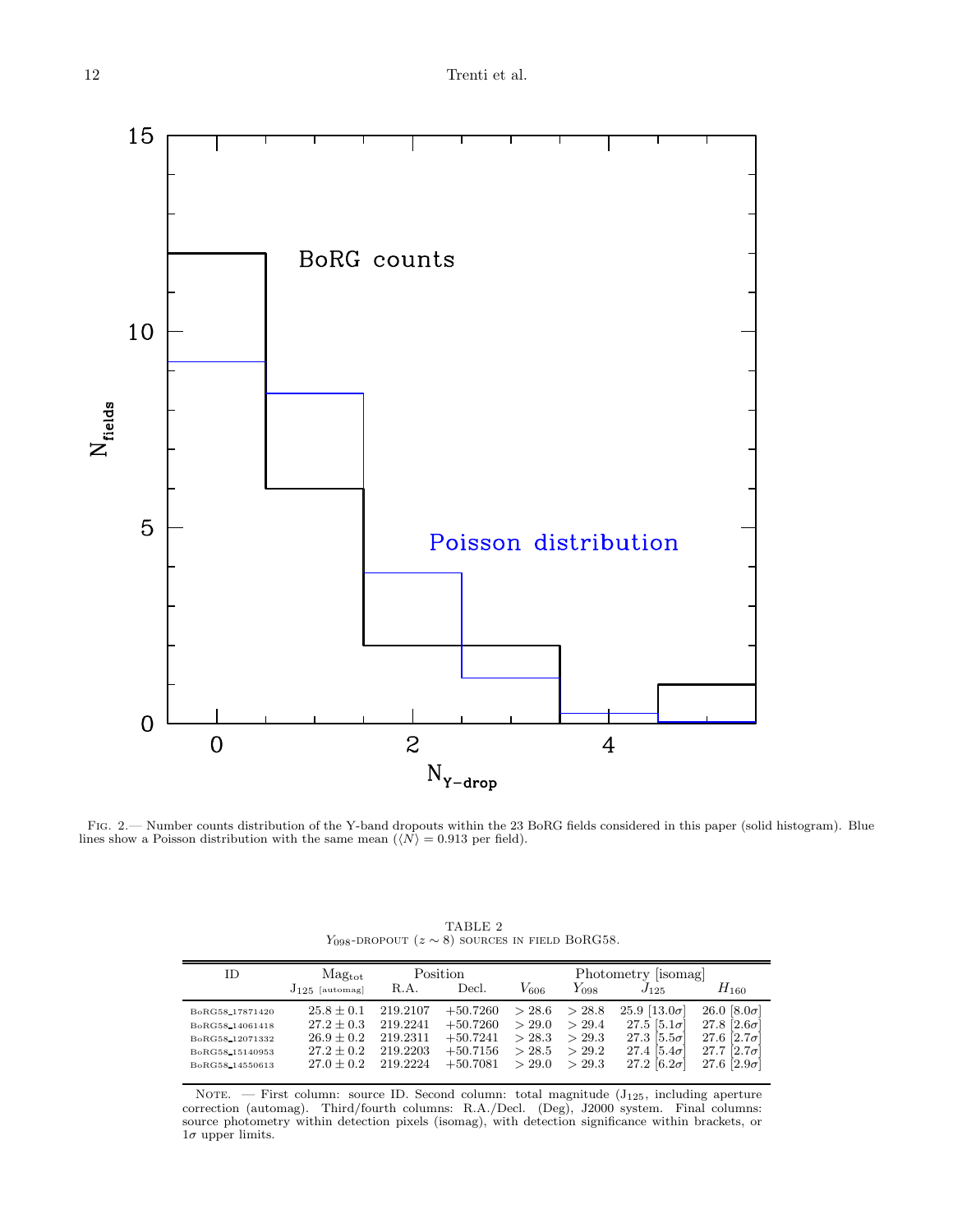![](_page_12_Figure_1.jpeg)

<span id="page-12-0"></span>FIG. 3.— Left panel:  $J_{125}$  image of field BoRG58, with Y<sub>098</sub>-dropouts indicated by blue circles. Right panel: postage-stamp images (3".2 × 3".2) of sources: BoRG58\_17871420, BoRG58\_14061418, BoRG58\_12071332, BoRG58\_15 bottom).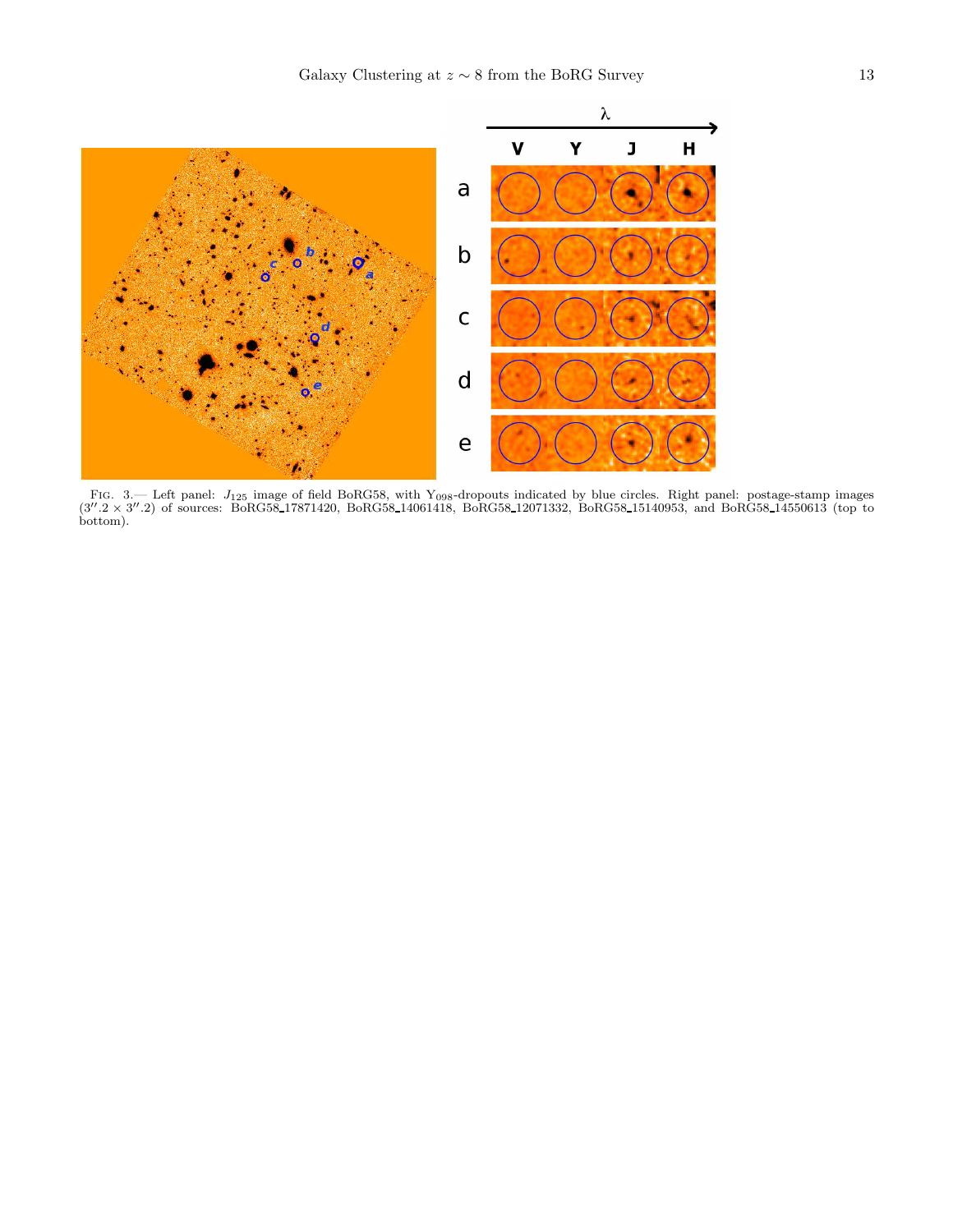![](_page_13_Figure_1.jpeg)

<span id="page-13-0"></span>Fig. 4.— Completeness as a function of recovered  $m_{J125}$  for the Y<sub>098</sub>-dropout selection in field BoRG58. The data are 50% complete at  $m<sub>J</sub> = 26.88$ , estimated using Monte-Carlo experiments of source recovery as described in [Oesch et al. \(2007\)](#page-9-33).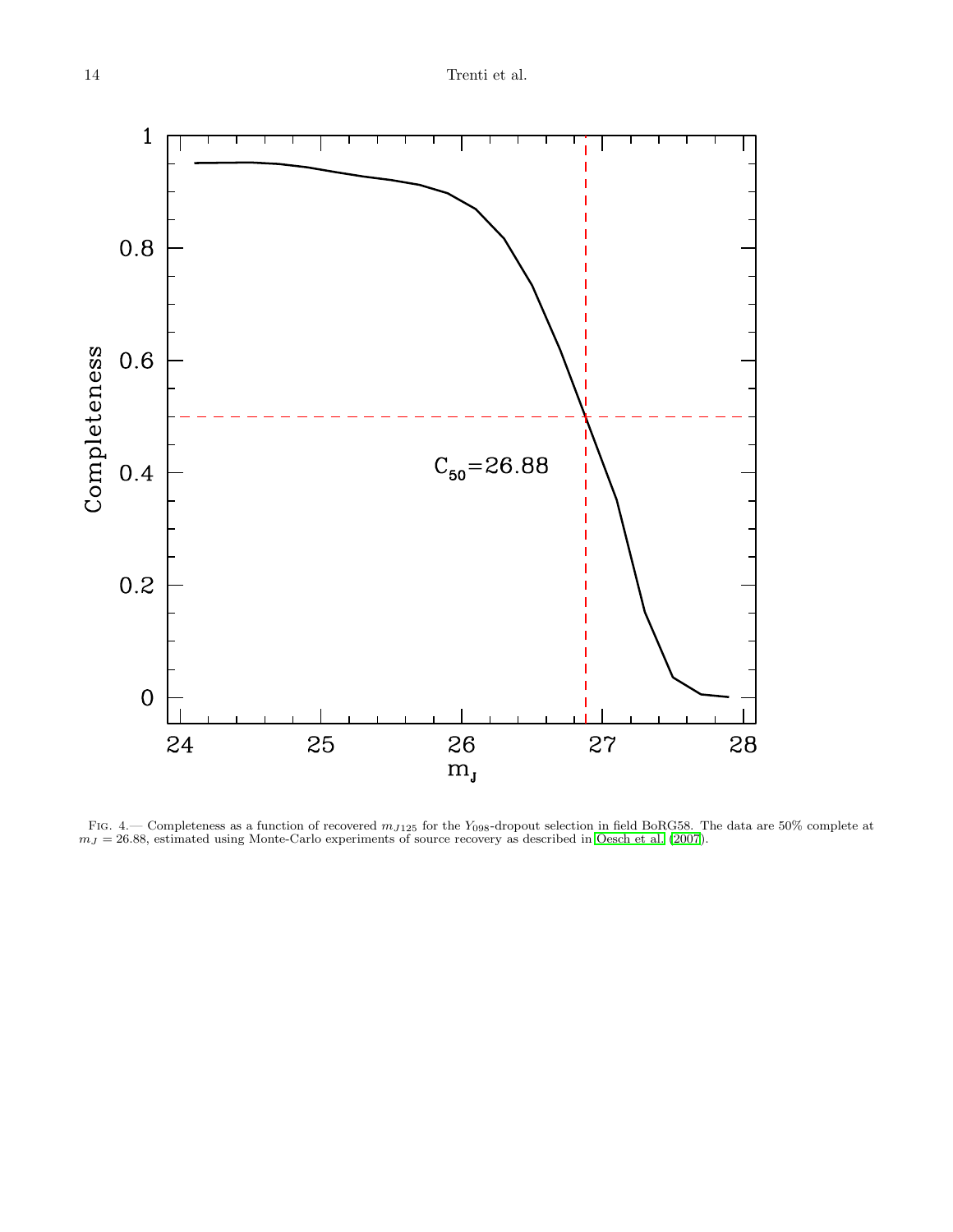![](_page_14_Figure_1.jpeg)

<span id="page-14-0"></span>FIG. 5.— Centered-stacked postage-stamp images  $(3''.2 \times 3''.2)$  for Y<sub>098</sub>-dropouts in BoRG58 (top: four fainter sources. Bottom: all sources). Stacks have no flux in  $V_{606}$  and  $Y_{098}$ , as expected for  $z \sim 8$  sources:  $S/N_{V606}^{(all)} = 0.9$ ,  $S/N_{Y098}^{(all)} = 0.6$ ,  $S/N_{V606}^{(faint)} = 1.2$ ,  $S/N_{Y098}^{(faint)} = 1.25.$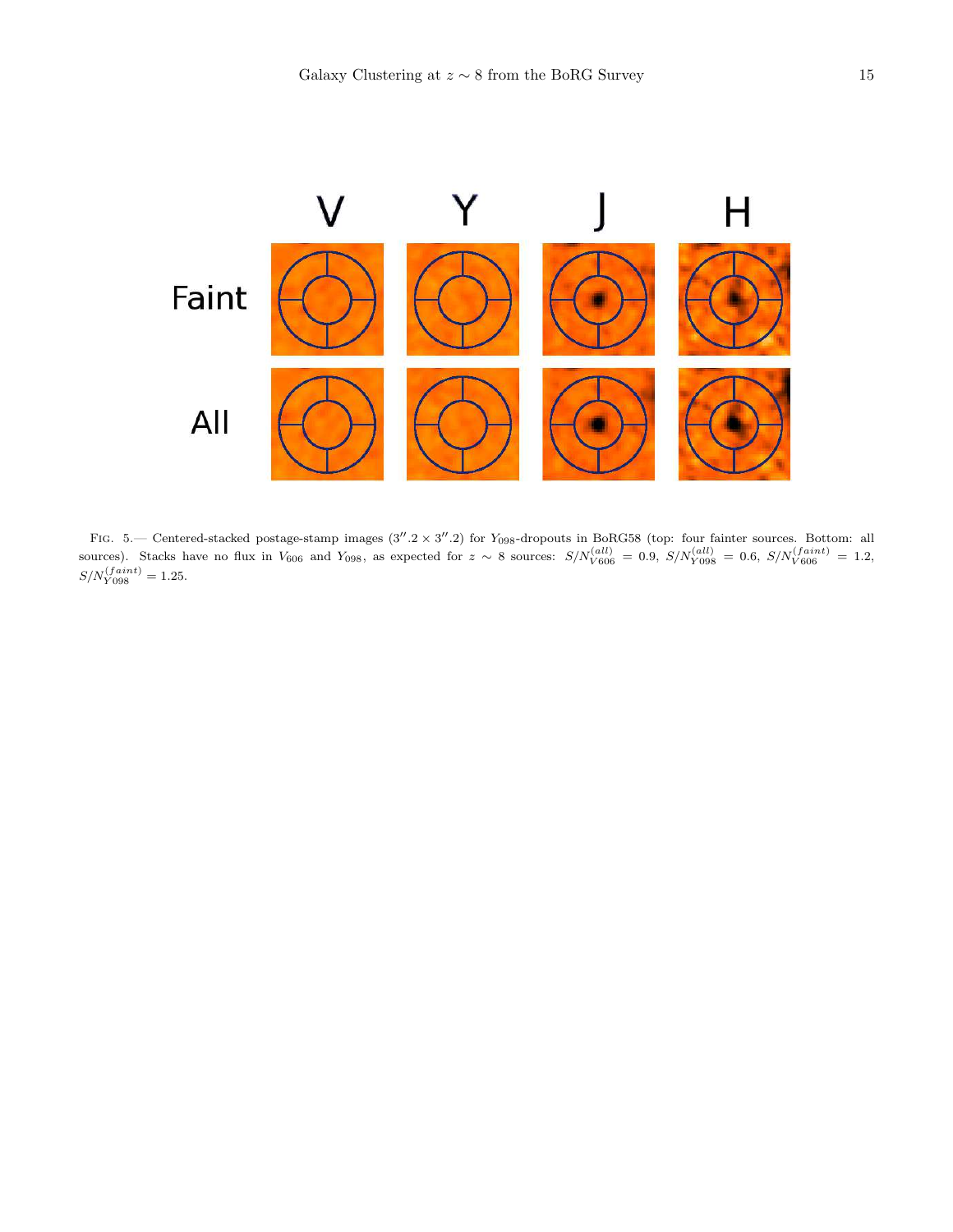![](_page_15_Figure_1.jpeg)

<span id="page-15-0"></span>FIG. 6.— Number count distribution of  $Y_{098}$ -dropouts in a pencil beam of comoving volume 2.83 × 2.83 × 311 Mpc<sup>3</sup> (corresponding to 62" × 62" ×  $\Delta z$ , with  $\Delta z = 1.0$  at  $\langle z \rangle = 8.0$ ), traced through a cosmological sim  $N_p = 512<sup>3</sup>$  DM particles [\(Trenti & Stiavelli 2008\)](#page-9-42). Only 5 out of 4000 random realizations of the pencil beam contain an overdensity of at least 5 sources. In four of the five cases the overdensity is associated with a 3D proto-cluster. A random superposition of  $Y_{098}$ -dropouts at different redshifts along the pencil beam happens with probability  $p = 1/400$ BoRG58 overdensity to a high degree of confidence.